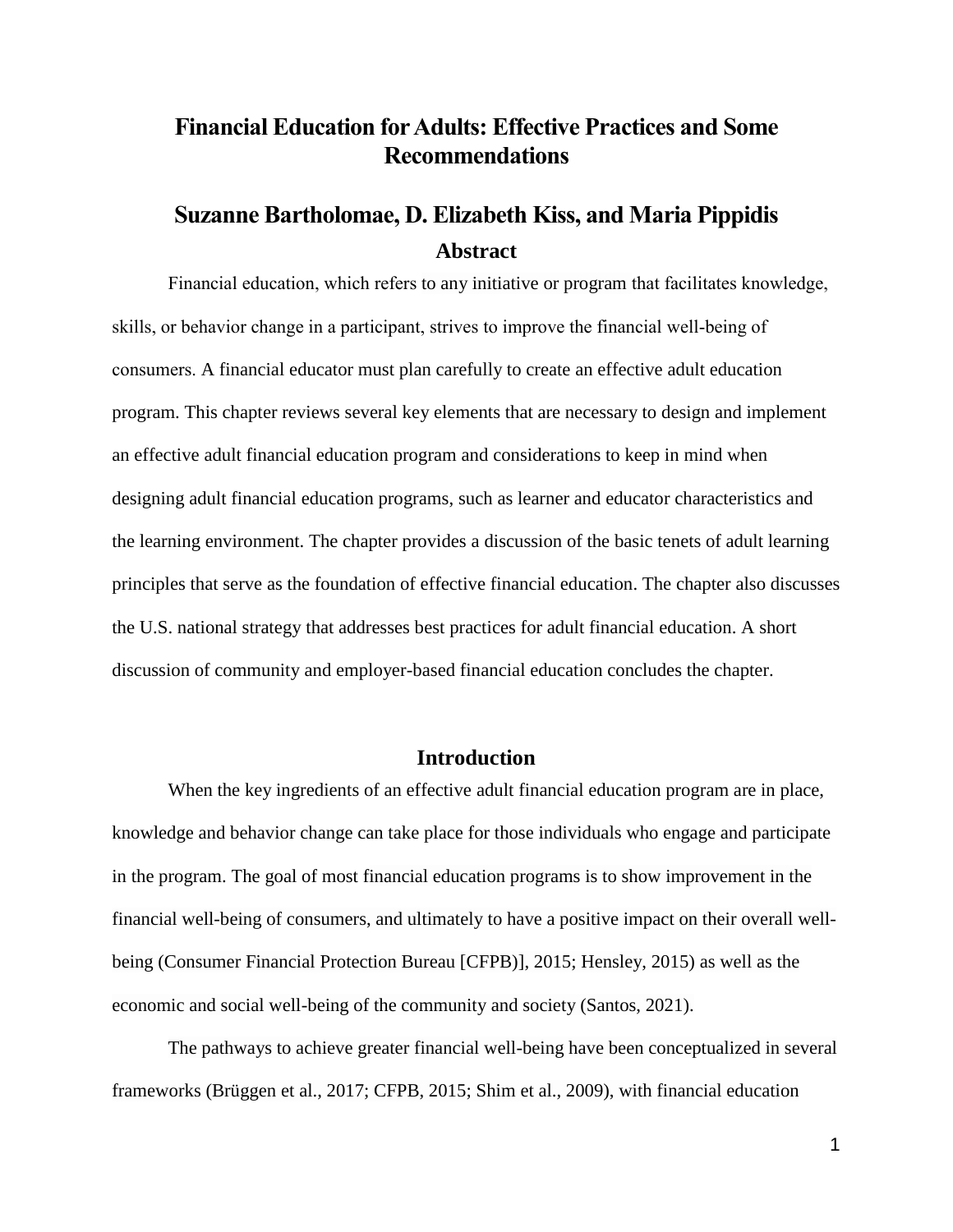acting as an intervention or intermediary that affects financial behavior. These frameworks highlight the complexity of adult learning in the domain of financial well-being by illustrating and organizing influential factors. For example, personal factors (e.g., sociodemographics, numeracy skills, life stage, personal traits, financial socialization, etc.) and contextual factors (e.g., social, economic, market, legal, political, and technological) are central to the frameworks, with both financial well-being interventions (e.g., financial education) and financial behaviors embedded within these contextual and personal factors (Brüggen et al., 2017; CFPB, 2015, 2017; Fu, 2020).

Financial education typically is designed to address specific topics such as credit, investing, or home purchases and often targets particular audiences, such as military personnel or low-income households (United States Government Accountability Office [GAO], 2012). Financial management education, including education about credit, insurance, and investing, is rooted in basic consumer education (Lee, 1984, 1991; Murnane, 2008). Over time, the right to be informed, to choose, to be heard, and to redress, along with the right to consumer education, have become embedded into a broader vision of consumer rights and needs (Consumers International, n.d.).

Early scholarship on what works when it comes to financial education focused on the efficacy of programs targeted to specific audiences. It often was associated with specific activities and behaviors or linked to specific products (Fox et al., 2005; Hogarth, 2002; Lyons et al., 2006). More recent scholarship has focused on financial education as one of a range of interventions that promote the financial capability of individuals and families (Bowen et al., 2015). When framed in this way, financial education is viewed as a dimension of financial capability separate and unique from financial coaching and financial counseling. It also is seen as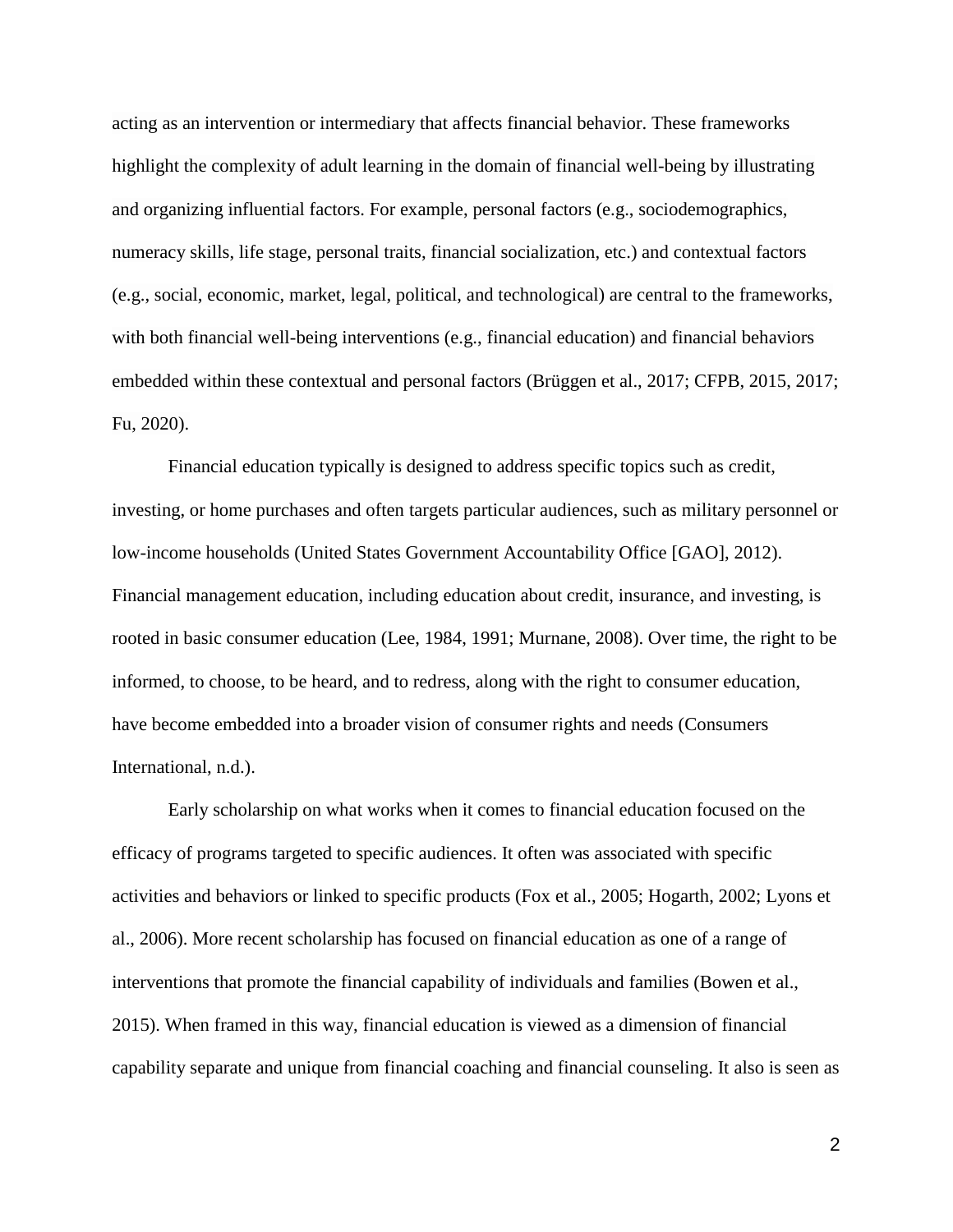different from other dimensions, such as access to products and services that also contribute to financial capability.

For the purpose of this chapter, financial education refers to any initiative or program, whether standalone or delivered in a training series, that facilitates knowledge, skill, or behavior change in a participant (McGuire, 2016). Additionally, many financial education programs aid in addressing attitudes or aspirations, such as confidence and efficacy. In some cases, financial education is mandatory or incentivized. For example, in the U.S. a Congressional mandate requires debtors to complete a financial education program at the beginning and end of the consumer bankruptcy process (Sousa, 2013).

Generally, the causal relationship among financial education, financial literacy, and financial outcomes in existing data is weakly demonstrated, partially due to inadequate evaluation design (Carpena & Zia, 2020; CFPB, 2014b; Mandell & Schmidt Klein, 2007; Willis, 2009). Even when promising results are reported, there is little opportunity for replication or comparison of program outcomes. Public and private organizations are not always able to follow a rigorous approach when developing, implementing, and evaluating their financial education interventions. Furthermore, conceptualized models that outline a theory of change or developmental process for someone to achieve financial well-being are not always considered (Brüggen et al., 2017; CFPB, 2015, 2017). Consequently, program outcomes may not be tracked due to a lack of rigorous evaluation; thus, it is unclear whether outcomes are achieved. The field of financial education, like many fields, does not have a single program that meets the rigorous criteria of an evidence-based program (CFPB, 2014b; Metz et al., 2007), largely due to the cost and "real world" challenges that emerge when teaching adults. Yet evaluating financial programs is possible. The evaluation of the Federal Deposit Insurance Corporation's Money Smart

3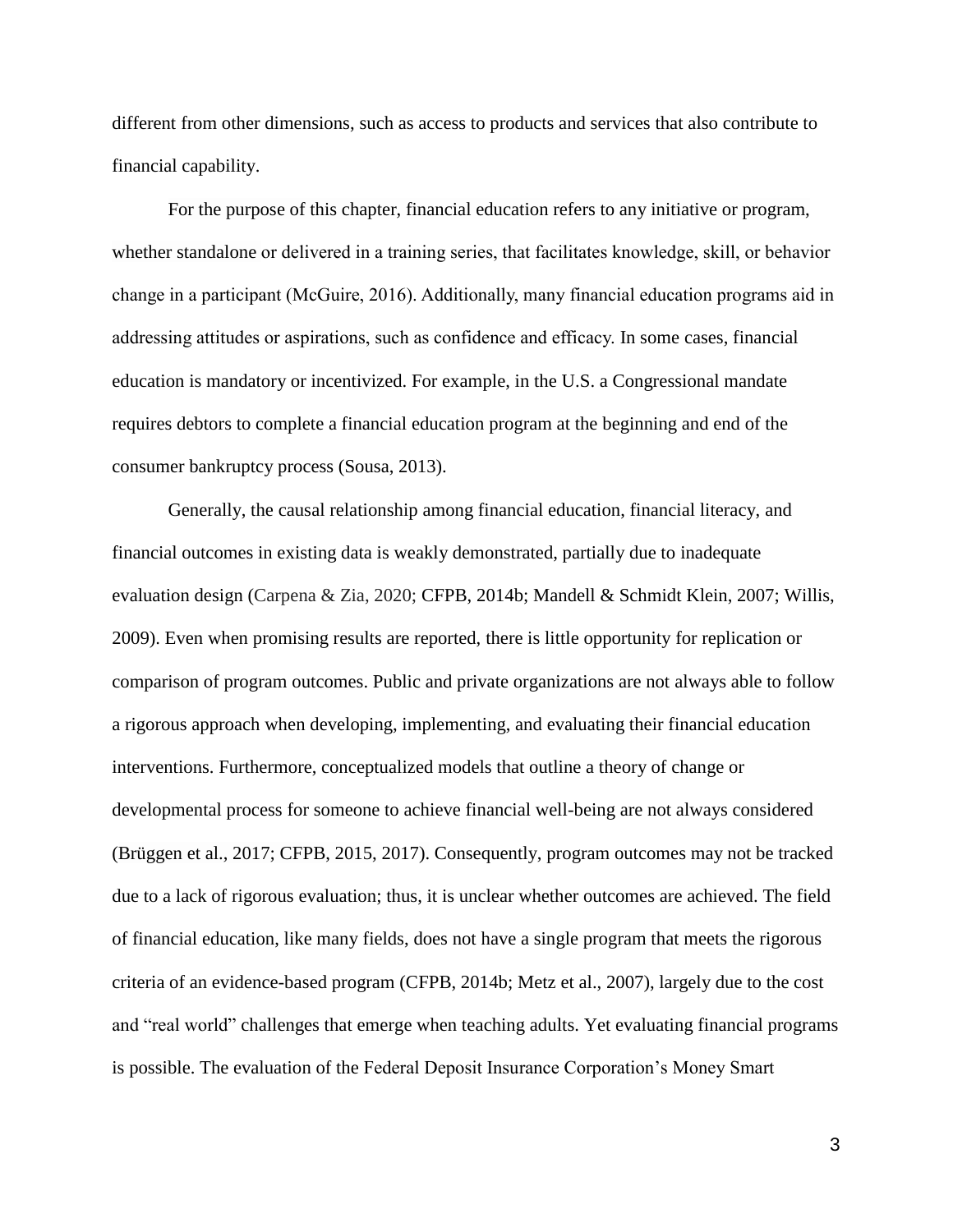curriculum is an example of one that approaches the rigor required to meet evidence-based standards (Lyons & Scherpf, 2003, 2004).

This chapter reviews several key elements that are necessary to design and implement an effective adult financial education program. The chapter first describes considerations when designing adult financial education programs. Next, the basic tenets of adult learning principles that serve as the foundation of effective financial education are shared, including highlights of some personal and contextual factors that can interact with adult financial education. The chapter then discusses important aspects of the learning environment, adults as learners, social and emotional contexts, readiness to learn, and stages of change that inform effective financial education. Following this discussion, the chapter then provides a background of the U.S. national strategy that addresses best practices for adult financial education. The chapter concludes with a short discussion of community and employer-based financial education.

### **Designing Adult Financial Education Programs**

Effective financial education for any audience is distinguished by a systematic and iterative program development process with steps that include a needs assessment, program planning, implementation, evaluation, and monitoring (Dube, 2014; Savignac & Dunbar, 2014). The quality and effectiveness of a financial education program suffers when the program development, implementation, and evaluation processes are shortchanged. A logic model and theory of change typically underpins and informs effective program development, including financial education. A theory of change, discussed later, is grounded in the rationale of how the program will affect change and it describes some of the pathways that one will take to be transformed (Organizational Research Services, 2004).

Identifying where a learner is in their change process informs the educational program objectives and activities to be used to create change. Program objectives typically address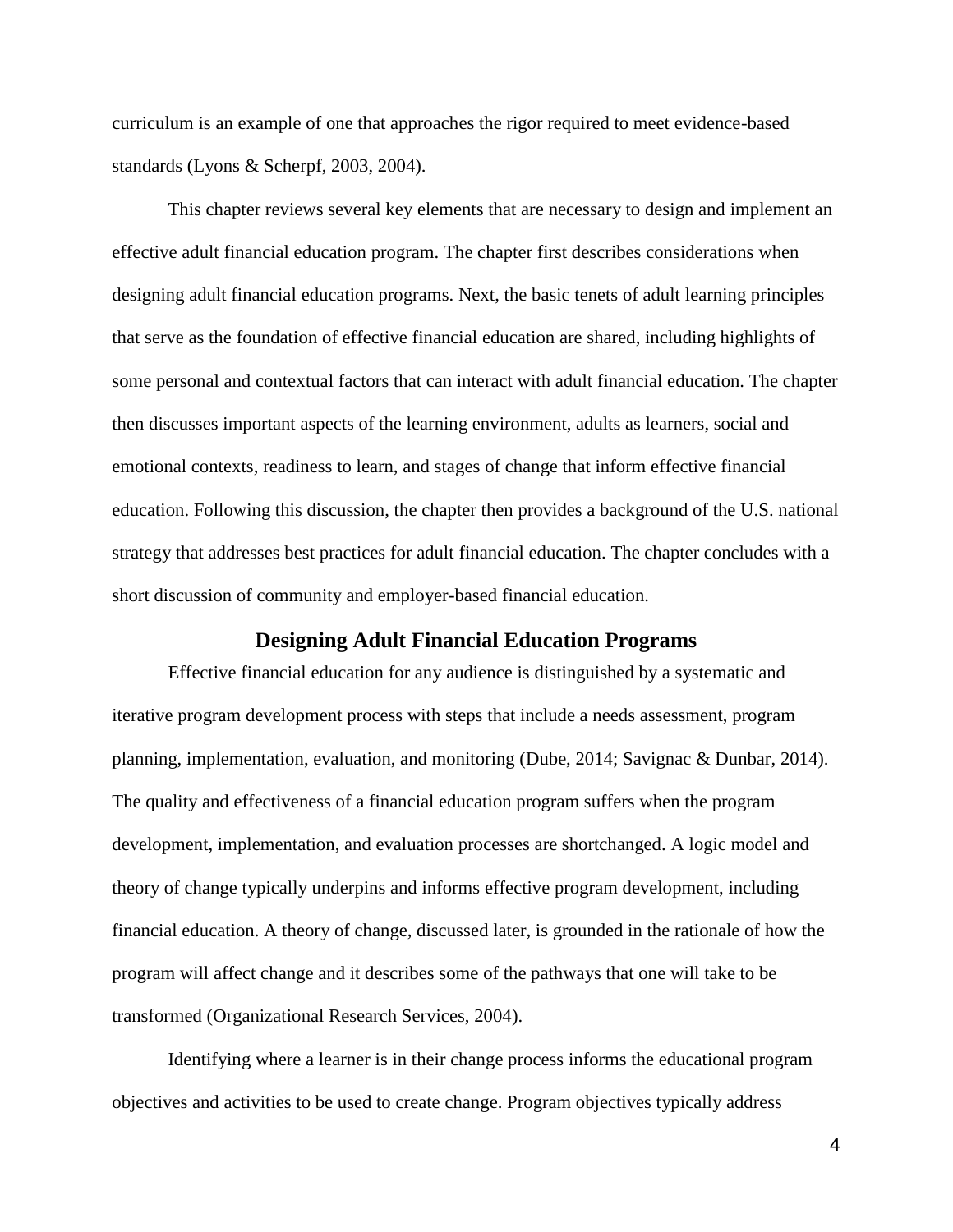knowledge, attitudes, skills, and/or aspirations (KASA) (National Endowment for Financial Education [NEFE], 2016). The effectiveness of a financial program relies on an individual's motivation to change or to make changes (Mandell  $&$  Schmidt Klein, 2007), and is shown only when learning objectives are activated into change by the participant (Haynes-Bordas et al., 2008; Xiao et al., 2014).

Creating programs that support financial behavior change means understanding the audience (Rhine & Toussaint-Comeau, 2002; Tisdell, 2014). From there, developing interventions that work needs to be based on the outcomes the program is trying to achieve. As an example, a program focusing on debt reduction will be very different from one helping a participant learn about retirement planning.

A logic model is a tool that can be used to design programs that link outcomes (what you want participants to learn, do, and become in the future) with the inputs (resources, target audience, and design of program activities) (Community Tool Box, n.d.). Best results for participants will occur when there is a strong connection between content, the process of learning, and the desired outcomes. The Community Tool Box, offered by the Center for Community Health and Development at the University of Kansas, provides detailed instructions for logic model development. It can be found at [https://ctb.ku.edu/en/table-of](https://ctb.ku.edu/en/table-of-contents/overview/models-for-community-health-and-development/logic-model-development/main)[contents/overview/models-for-community-health-and-development/logic-model](https://ctb.ku.edu/en/table-of-contents/overview/models-for-community-health-and-development/logic-model-development/main)[development/main](https://ctb.ku.edu/en/table-of-contents/overview/models-for-community-health-and-development/logic-model-development/main)

## *Financial Education and Adult Learning Considerations*

Andragogy refers to methods and principles used in adult education. It outlines fundamental characteristics that distinguish adult learners from youth learners (Knowles  $\&$ Associates, 1984). Adults bring their accumulated life experiences, knowledge, and self-direction to learning in general, and specifically to their financial learning (Forté et al., 2014; Hilgert et al.,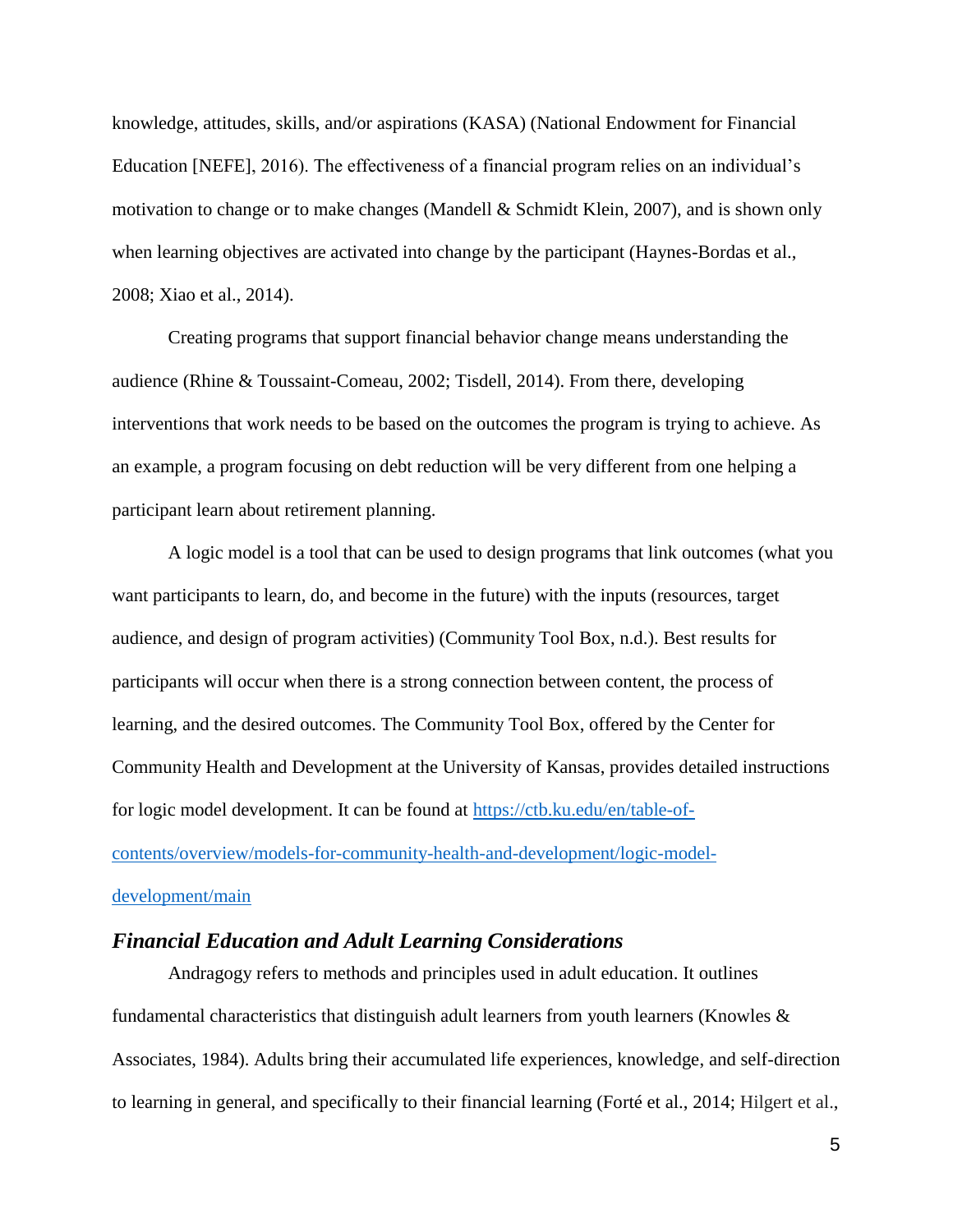2003). Previous research indicates a positive relationship between an adult's prior financial knowledge and their "search for financial education, financial advice, and consumer product information" (Chin & Williams, 2020, p. 322). Adults are often goal-oriented and those goals can be both intrinsically and extrinsically motivated but usually are more intrinsically focused. This is true in general as well as when learning about personal finance content (Sarofim et al., 2020).

Importantly, adult learners generally, and specifically with respect to financial literacy education (Mandell & Schmidt Klein, 2007), need to know why they must learn new information or skills. Adult learners tend to evaluate the relevance of the educational content/material based on their experiences. In their study of financial education delivery preferences, Rhine and Toussaint-Comeau (2002) state that:

"education activities hinge in part on whether these programs can effectively fill the potential information gap that may exist. Bridging this gap depends on recognizing what topics are most important, identifying which concepts are least understood, and determining how this information can be delivered most effectively to adults seeking personal finance information" (p. 12).

All learners need to be respected and learn best when they are active participants in the learning process. Adults learn more effectively when given timely and appropriate feedback and reinforcement of what they are learning. Additionally, they learn better in an environment that is informal and personal (Collins, 2004; Knowles & Associate, 1984; Tough, 1985).

The factors that influence the success of adult financial literacy education are many. The learning environment, including educator qualities, individual learning preferences, and the learner's awareness of their stage of change relative to the teaching methodology, influences the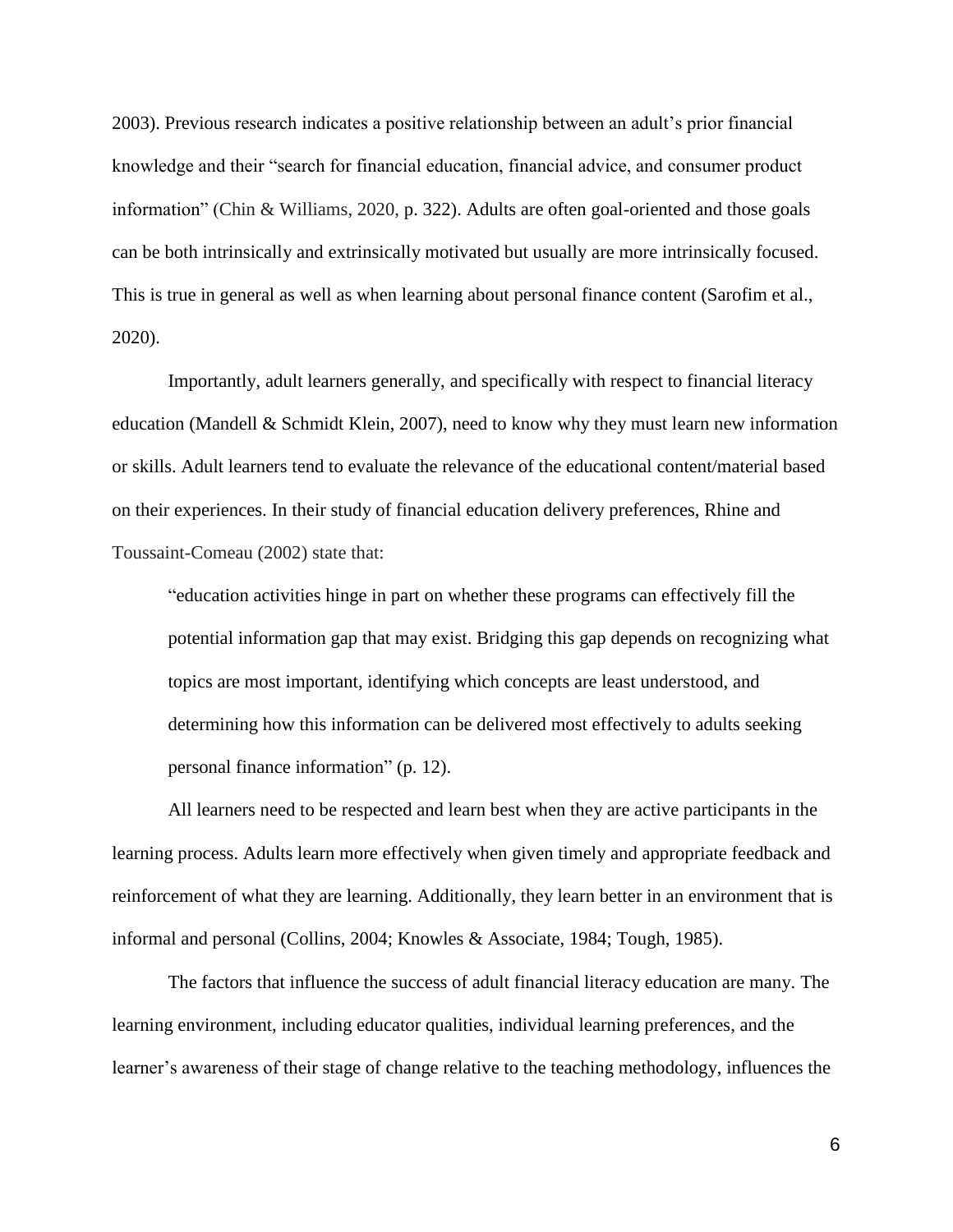likelihood of a program's success in changing financial knowledge, confidence, skills, aspirations, and behaviors. The next sections discuss these factors

#### *The Learning Environment*

Adult learners "vote with their feet" -- that is, if they do not like the learning environment or the content is not relevant, they will not participate or return for additional programs. As an educator, creating a learning environment that is conducive to the unique characteristics of adult learners is imperative. The adult learning environment includes not only the physical space and atmosphere but also the applicability of the financial management content offered (Wisconsin Union, n.d.). Importantly, previous financial education research recommends purposeful inquiry by asking adult learners about their preferences and what they will benefit from most when it comes to the learning environment and methods of delivery (Rhine & Toussaint-Comeau, 2002).

The financial educator is a primary actor in creating the learning environment and facilitating learning. Financial educator characteristics, such as their attitude, competency, and preparedness, will directly and indirectly influence the learning environment and whether adult learning and change is achieved. Unfortunately, in some cases financial educators are volunteers, teach part-time, and lack training in adult learning principles, teaching methods, and/or pedagogy as well as competencies in financial literacy content (Fox & Bartholomae, 2006; Otter, 2010; Taylor et al., 2012; Way & Holden, 2009).

As adults have previous experiences that have shaped their understanding of financial management practices, they want to build on and/or learn from their experiences (Lerman & Bell, 2006). They have financial needs and wants that have motivated them to seek out new learning opportunities. The motivation may be a financial emergency or crisis like debt collection calls, disruption in electric service, or eviction notices. In addition, they often are managing multiple demands and require timely and relevant information. To this end, creating

7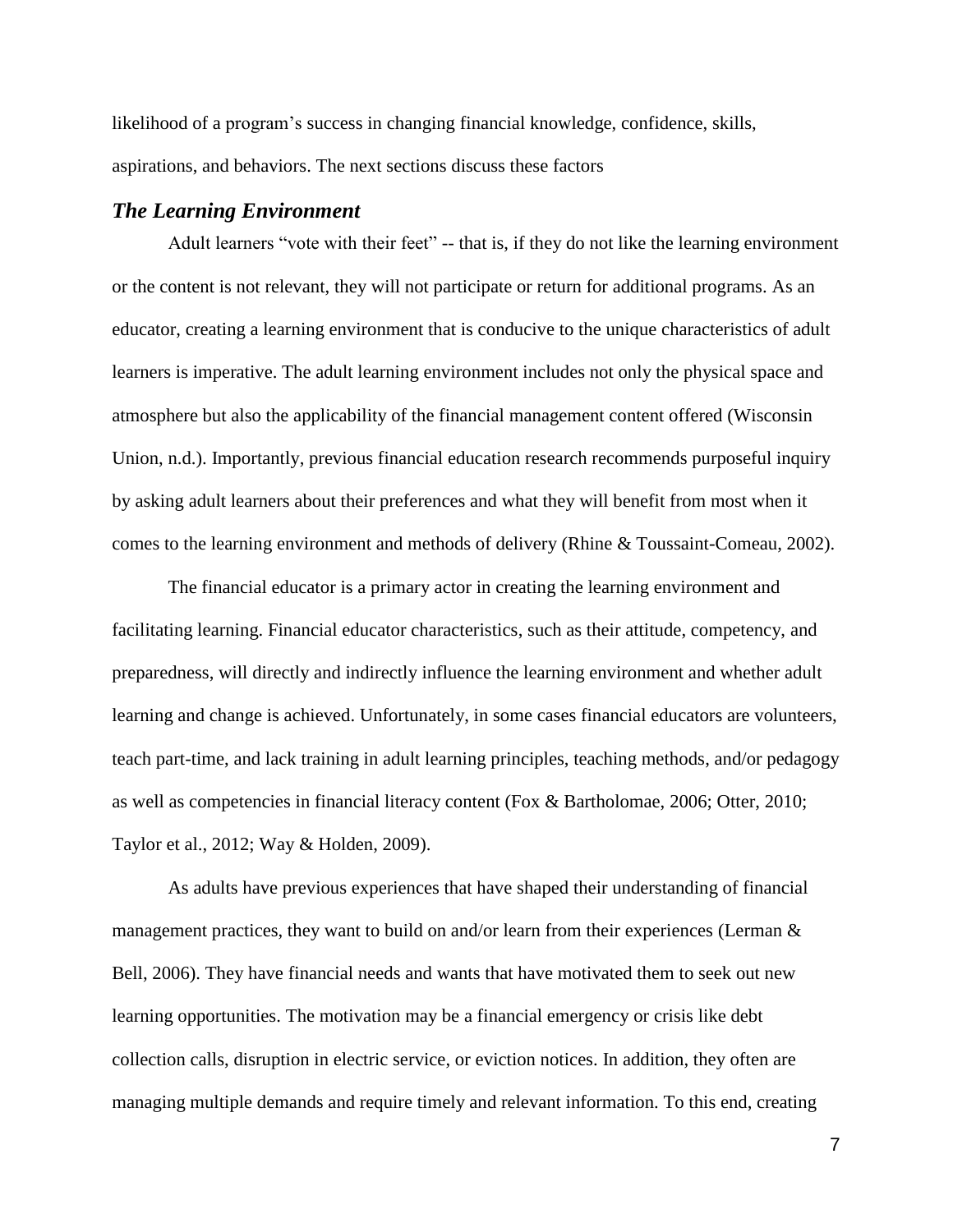safe environments, understanding learning motivations, and creating learning events that help solve the learner's identified problem will increase the educator's success in engaging the learner and achieving positive outcomes. As adult learners want success yet tend to begin education programs with some anxiety, further stress related to an inappropriate learning environment can interfere with learning.

To build a relaxed, trusting, safe learning environment, one should consider the location and atmosphere of the space in which learning will take place. Is the space accessible, inviting, and comfortable? Will refreshments be provided? Is anonymity a concern that should be considered in educational activities? If in a group setting, how will stories be shared or feedback be provided? Whether applied to general adult education (Collins, 2004) or to financial education (Buckland, 2014), the right atmosphere helps to reduce barriers to learning and creates a learning context that is relaxing enough to allow new ideas and concepts to be explored.

Adults like to have what they know validated and require a respectful environment to be open to new information and skill building. Respect for and collaborative learning with adult participants frees them to be more open to change. In financial education, Buckland (2014) emphasizes "situated learning," which is described as learning within relationships through discussions and debates, thus allowing learners to gain a deeper understanding of their biases and assumptions. Learning is enhanced within a positive relationship denoted by "acceptance, openness, and friendliness" while learning is diminished in a negative relationship denoted by "distrust, lack of confidence, and impoliteness" (Buckland, 2014, p. 18). Additionally, practicing financial skills and consumer decision making reinforces what is known and forces reflection upon previous knowledge and skills; informal sharing allows application of knowledge with confidence (Vella, 2002).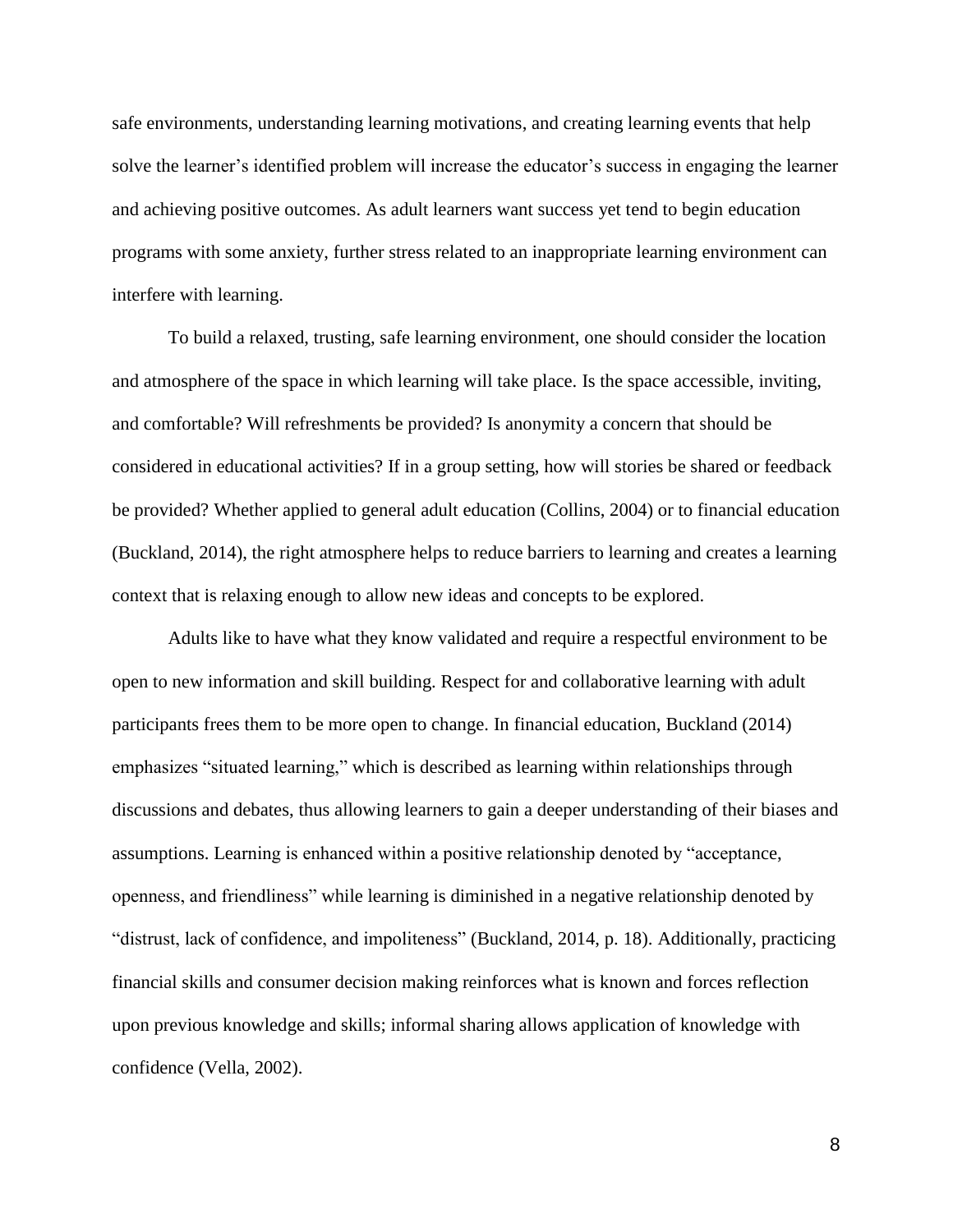## *Adults as Learners*

Each adult has their own way of processing and using information to form new ideas (Materna, 2020, p. 25). Social and cultural factors are also at play when adults learn in general or in financial education (Tisdell et al., 2013; Vitt, 2009). Depending on a person's dominant learning preferences and background, the same information can be interpreted differently. The way the brain functions as well as a person's learning preferences will impact the effectiveness of financial education initiatives.

The literature offers a few ways to organize adults' preferred learning styles. The first is based upon neuro-linguistic programming models that explain that the brain uses the senses of seeing, hearing, and doing to build internal representations of the world around them. This model explains that the learning modes or preferences can be split into four groups: visual, auditory, read/writing, and kinesthetic, described as VARK (Fleming & Mills, 1992; VARK Learn Limited, n.d.).

In the *visual* mode, information is presented using maps, diagrams, charts, graphs, flow charts, and all of the symbolic arrows, circles, hierarchies, and other devices that people use to represent what could have been presented in words.

In the *auditory* mode, information is offered through lectures, group discussion, radio, mobile phones, speaking, web-chat, and talking things through. Aural preference includes talking or reading out loud as well as talking to oneself in order to better understand information.

In the *read/writing* mode, information is offered through text-based input and output, reading and writing in all its forms but especially manuals, reports, essays, and assignments. In the *kinesthetic/tactile* mode, information is learned through physical activity, doing hands-on activities or experiments, role play, practice demonstrations, or creating flash cards or maps.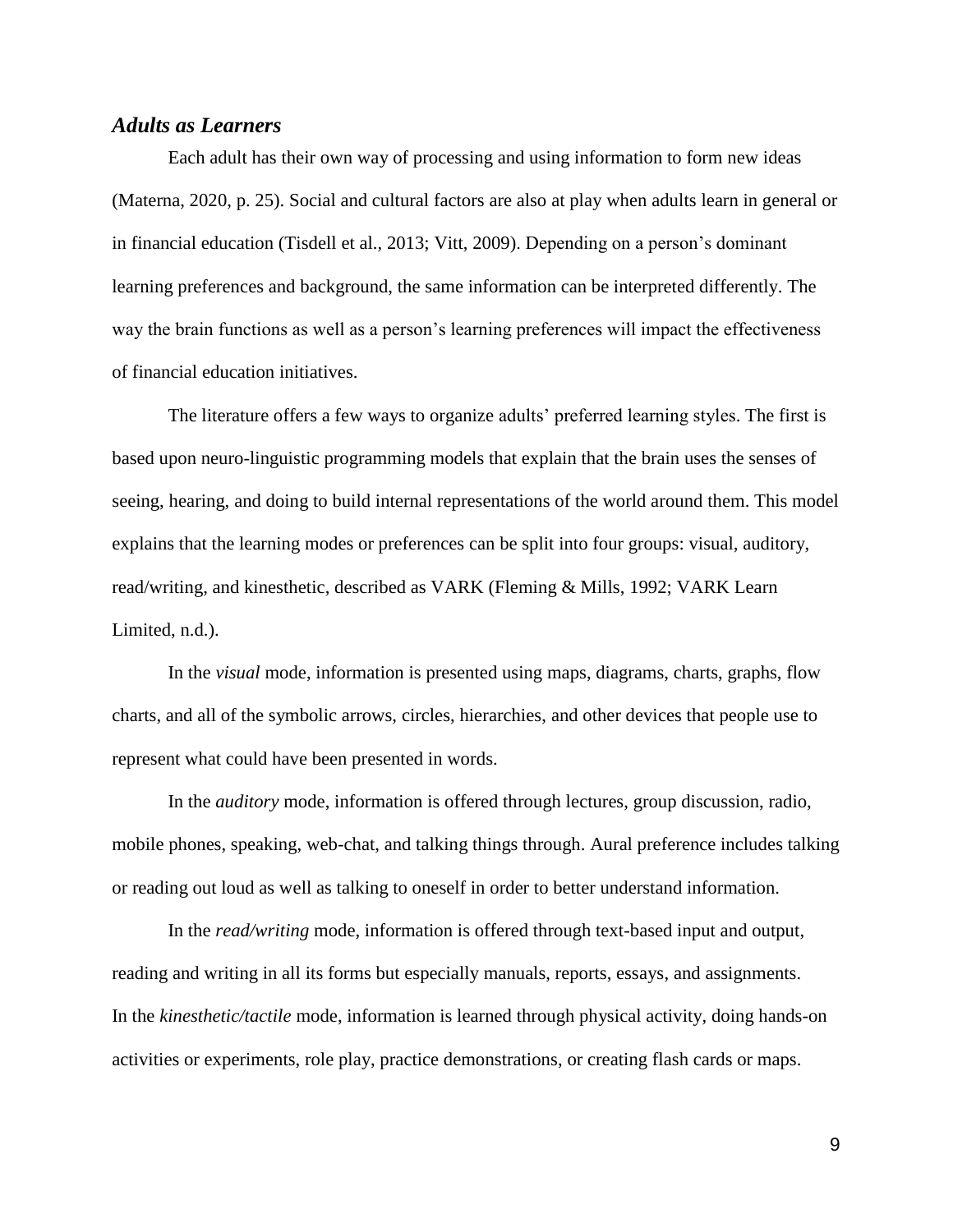It is important to recognize that modal preferences can influence individuals' behaviors, including learning. These preferences are not fixed and can adjust in the short term but remain stable in the long term. Educators can match learning strategies with their students' learning preferences; when they are aligned, information is more likely to be understood and to be motivating (Fleming, 1995; Othman & Amiruddin, 2010). Because learners in any financial education class or workshop are likely to represent multiple learning preferences, a mix of strategies is important (Way & Wong, 2010).

The second approach to understanding learning preferences focuses on multiple intelligences. Gardner (2000) indicates that these intelligences rarely operate independently, but are used concurrently and complement each other as individuals solve problems. Gardner states that learning styles refer to the way an individual is most comfortable approaching a range of tasks and materials. Multiple intelligences theory states that everyone has all eight intelligences at varying degrees of proficiency and an individual's learning style is unrelated to the areas in which they are the most intelligent. The eight areas of intelligence as summarized by Marenus (2020) are:

- 1. Linguistic Intelligence finding the right words to express what you mean
- 2. Logical-Mathematical Intelligence quantifying things, making hypotheses and proving them
- 3. Spatial visualizing the world in 3D
- 4. Intra-personal understanding yourself, what you feel and what you want
- 5. Interpersonal sensing people's feelings and motives
- 6. Musical discerning sounds, their pitch, tone, rhythm and timbre
- 7. Naturalistic understanding living things and reading nature
- 8. Bodily-kinesthetic coordinating your mind with your body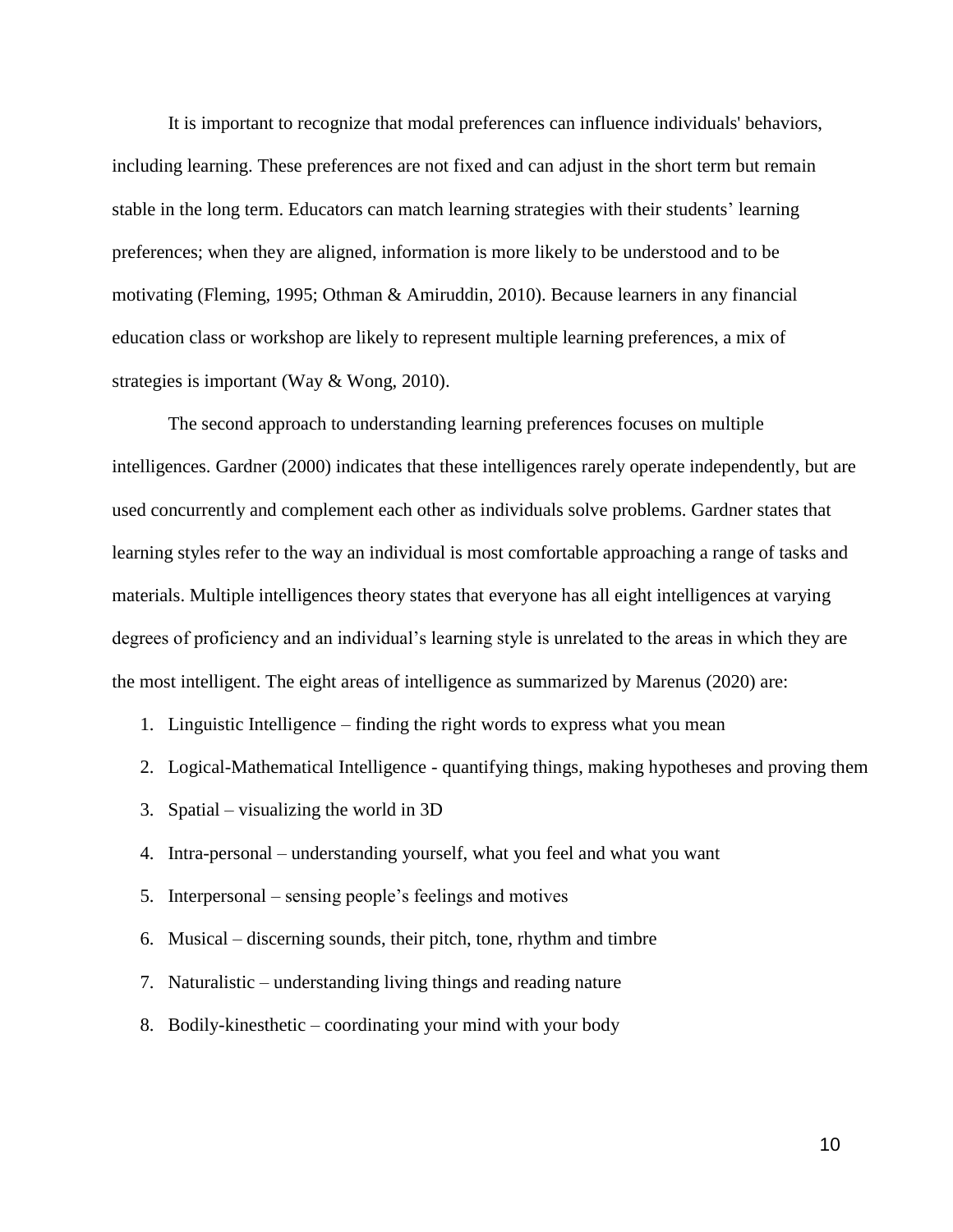Traditional financial educational initiatives tend to focus on the logical/mathematical and linguistic areas when creating learning activities.

Another important aspect of learning has to do with memory and the learner's cognitive ability and brain function. Evidence from financial literacy research demonstrates that adults with higher cognitive abilities can acquire financial literacy information more easily (Muñoz-Murillo et al., 2020). The literature suggests that there are multiple pathways to information retention and teaching strategies that integrate the use of these pathways will enhance learning (Materna, 2020, p. 34). The more places information is stored, the greater the ability for learners to access and apply the information later (Materna, 2020, p. 37). For example a multi-sensory approach uses visual/reading, auditory, and kinesthetic activities. The following summarizes adult learning principles keeping brain functionality in mind (Materna, 2020, pp. 162-170).

- Learning is collaborative and influenced by interactions with others.
- The adult brain creates meaning by linking the past to the present into familiar patterns.
- Emotions and stress can adversely impact learning.
- Adults learn through both conscious focused attention and unconscious peripheral processing.
- Adult learners process information through multiple memory pathways.
- The adult brain is uniquely organized and never stops learning.
- A healthy lifestyle contributes to optimal learning.

Best practices to make learning more appealing and memorable for adults include using techniques that will engage a variety of intelligences like storytelling, visual arts, small group activities, journaling, movement, practice of skills, creating and interpreting patterns or visuals, case studies, role play, self-reflection, and sharing experiences (Materna, 2020; NEFE, 2006).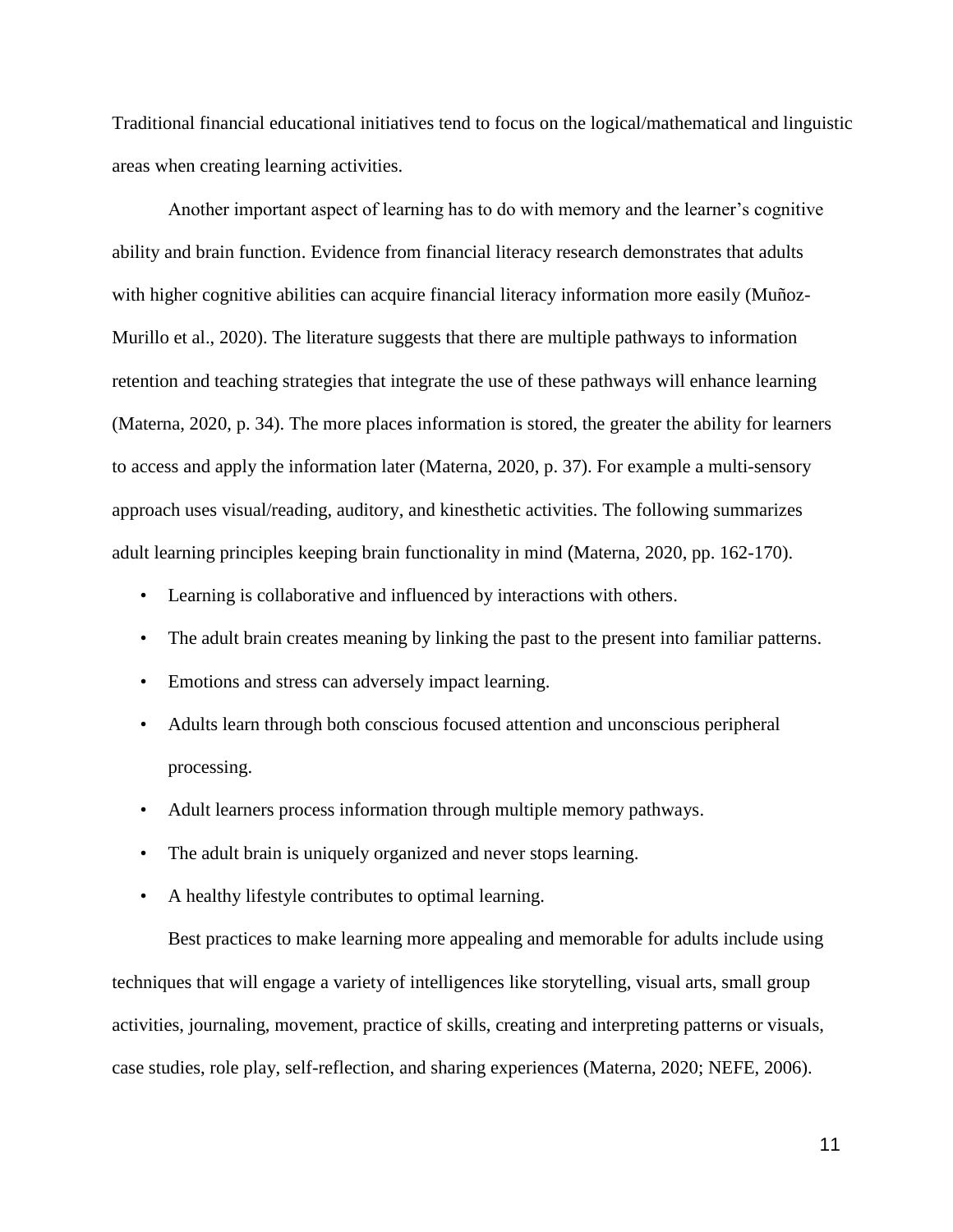Many financial educators already take a creative approach to helping adults understand financial concepts. For example, telenovellas have been used effectively with Spanish-speaking audiences (Spader et al., 2009) and young adults have benefited from the integration of game-based mechanics with financial education (Nadolny et al., 2019). Increasingly, digital technologies are being utilized as an educational pedagogy or educational resource in financial education.

Way and Wong (2010) provide an extensive review of the use of digital technology by educators. They cited McCormick (2009) when they wrote:

"The rush to embrace technology based educational resources is frequently also based on a presumption that digital media, such as computer games, simulations, interactive tutorials, and virtual learning environments, will improve past practices, which have thus far not yielded consistent evidence of effectiveness for either youth or adults" (p. 1).

Effective financial educators use multiple activities to engage the various learning preferences of their participants. When considering how to address learning styles and where to start in program development, Kolb's learning style progression outlines best practices and is represented by a four-stage learning cycle (McLeod, 2017). Figure 1 illustrates how a concrete

experience is translated into concepts through reflection that eventually guides the learner in making choices for new learning experiences

"Learning is the process whereby knowledge is created through the transformation of experience" (Kolb, 1984, p. 38).

(Materna, 2020, p. 52). On his or her own, a learner may start at any portion of this cycle, but Kolb (1984) argues that if learners are to be effective they must have the ability to go through each stage. Based on the learning preferences noted above, learners may excel in particular sections of the cycle but will need to learn skills in the stages where there is more discomfort. An effective learning session will use various activities to assist learners through each stage.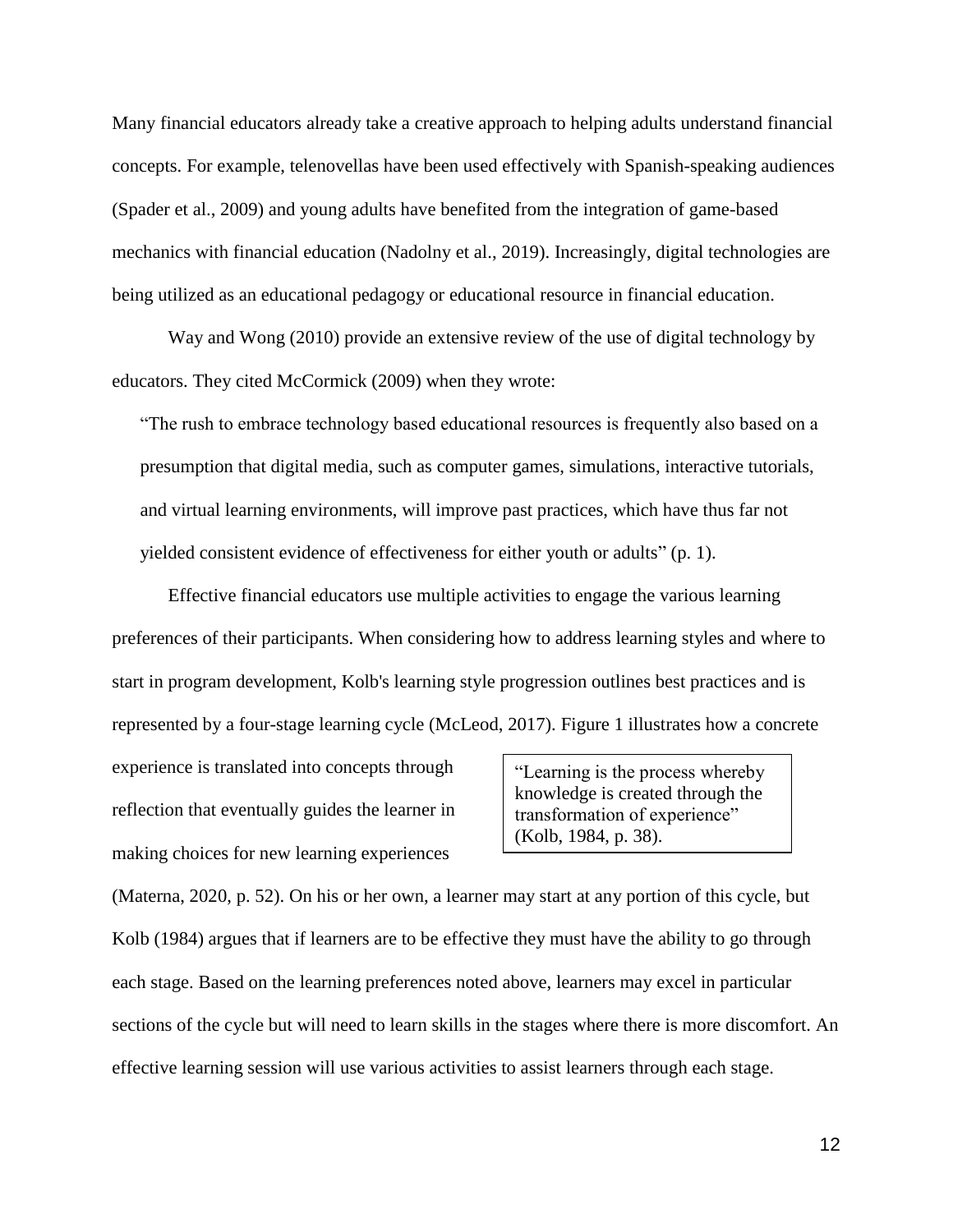#### <Insert **Figure 1** *Kolb Experiential Learning Cycle* here>

#### *Social and Emotional Contexts*

Adults bring their past experiences -- positive and negative -- to a financial education experience (Holden, 2010). The influence of past experiences could be conscious or unconscious. Adverse experiences may impede the ability to contemplate change or create real psychological barriers to change by impacting a person's self-efficacy and belief in their abilities.

The most readily remembered information tends to be connected to emotions (Materna, 2020, p. 34). Financial topics and issues are embedded in almost every part of our lives from a young age into adulthood (McCormick, 2009). Positive and negative emotions will be tied to a learner's personal, familial, cultural, and sociological financial experiences (Tisdell, 2014; Way, 2014). Research has shown that two emotions, shame and guilt, are often a part of a person's financial attitudes and behavior (Saforim et al., 2020).

A challenge for financial educators in building the financial knowledge and skills of adult learners is acknowledging past experiences and the emotions attached to them and guiding learners toward improved understanding and actions. Reinforcement of positive attitudes and improved actions will create new positive feelings toward financial aspects of the learner's life. In addition, creating successful practice opportunities and adding humor, music, and games will create positive emotional responses that can enhance retention of information. Recognizing that all learners have their own way of learning and empowering them to use their strengths will heighten the positive outcomes of financial education activities.

## *Readiness to Learn and Stages of Change*

Motivation has been shown to be an important driver of acquiring financial literacy (Mandell & Schmidt Klein, 2007). Connecting financial education programming to the learner's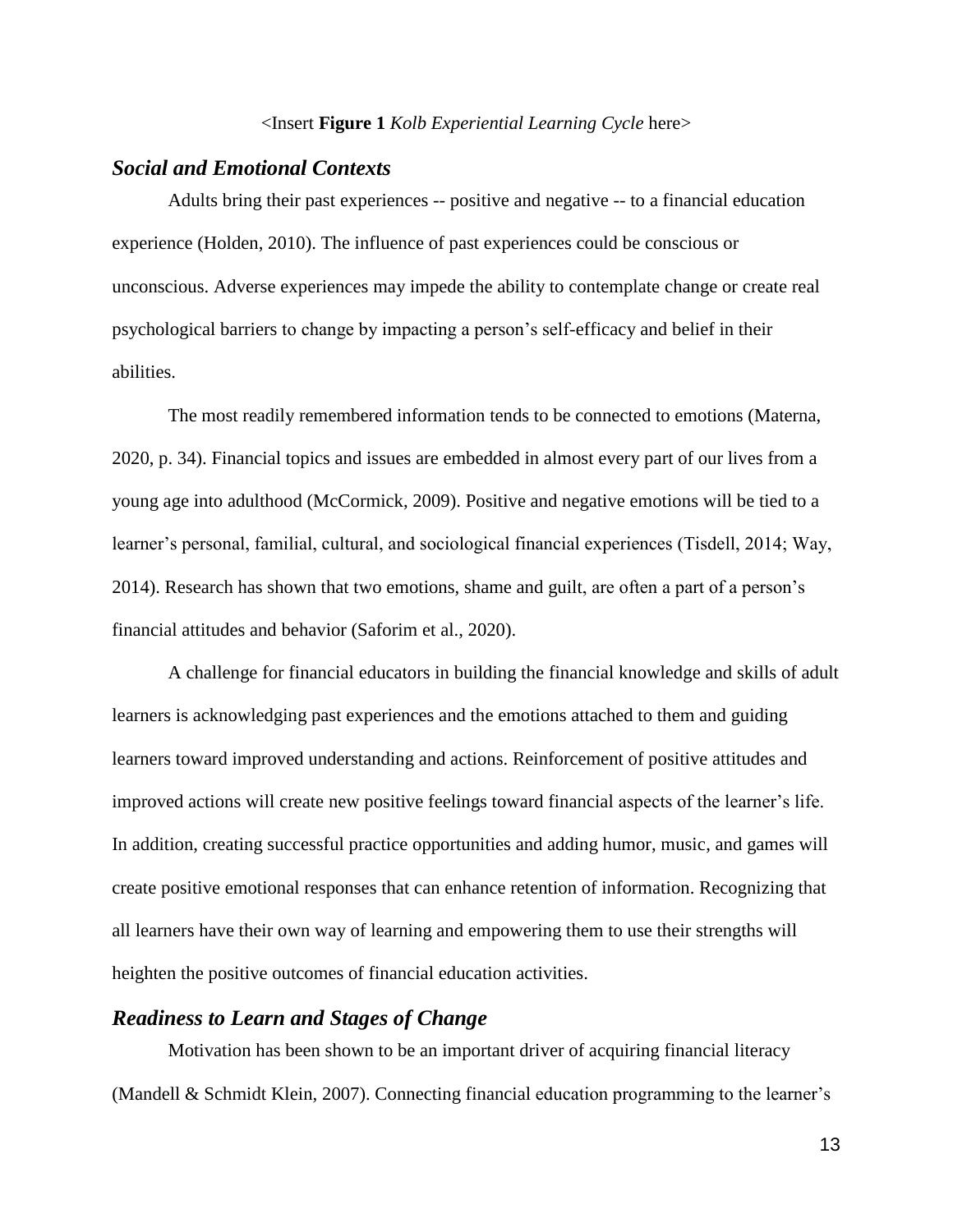present and future relevance (the "why") is important to motivate them. The importance that is attached to change and a learner's confidence in their ability to achieve it will impact their success. Thus, learning opportunities that create confidence, support, and motivation to take the actions necessary to move through the stages of change will ultimately lead to improved financial outcomes for participants and show more impactful financial program results (Shockey & Seiling, 2004; Xiao et al., 2004).

The Transtheoretical Model of Change (see Figure 2) is a much-utilized theory that helps explain a person's motivation and readiness to change when it comes to financial behaviors (see Ozmete & Hira, 2011; Shockey & Seiling, 2004; Xiao et al., 2004). The theory is applicable to the changes expected from financial education. (See Ozmete and Hira, 2011 for a review of behavior change models applied to financial behavior.) The Transtheoretical Model of Change outlines five stages in which change might occur: precontemplation (no change likely to happen within the next six months), contemplation (action likely to happen in the next six months), preparation (action likely within the next 30 days, some action steps already taken), action (action has been taken for less than six months), and maintenance (action has been taken for six months or more) (Croyle, 2005; Prochaska & DiClemente, 1983). Financial education should work best when matched with an adult learner's readiness and/or when designed to advance the learner from one stage to the next, with techniques such as scaffolding. This theory implies that when programs recognize that financial behavior change is a process and not a discrete event, positive outcomes are possible (Way & Wong, 2010).

#### <Insert **Figure 2** *Transtheoretical Model of Change* here>

In summary, principles of andragogy should guide the development of effective personal finance and consumer education. A financial education program that closely follows the program

14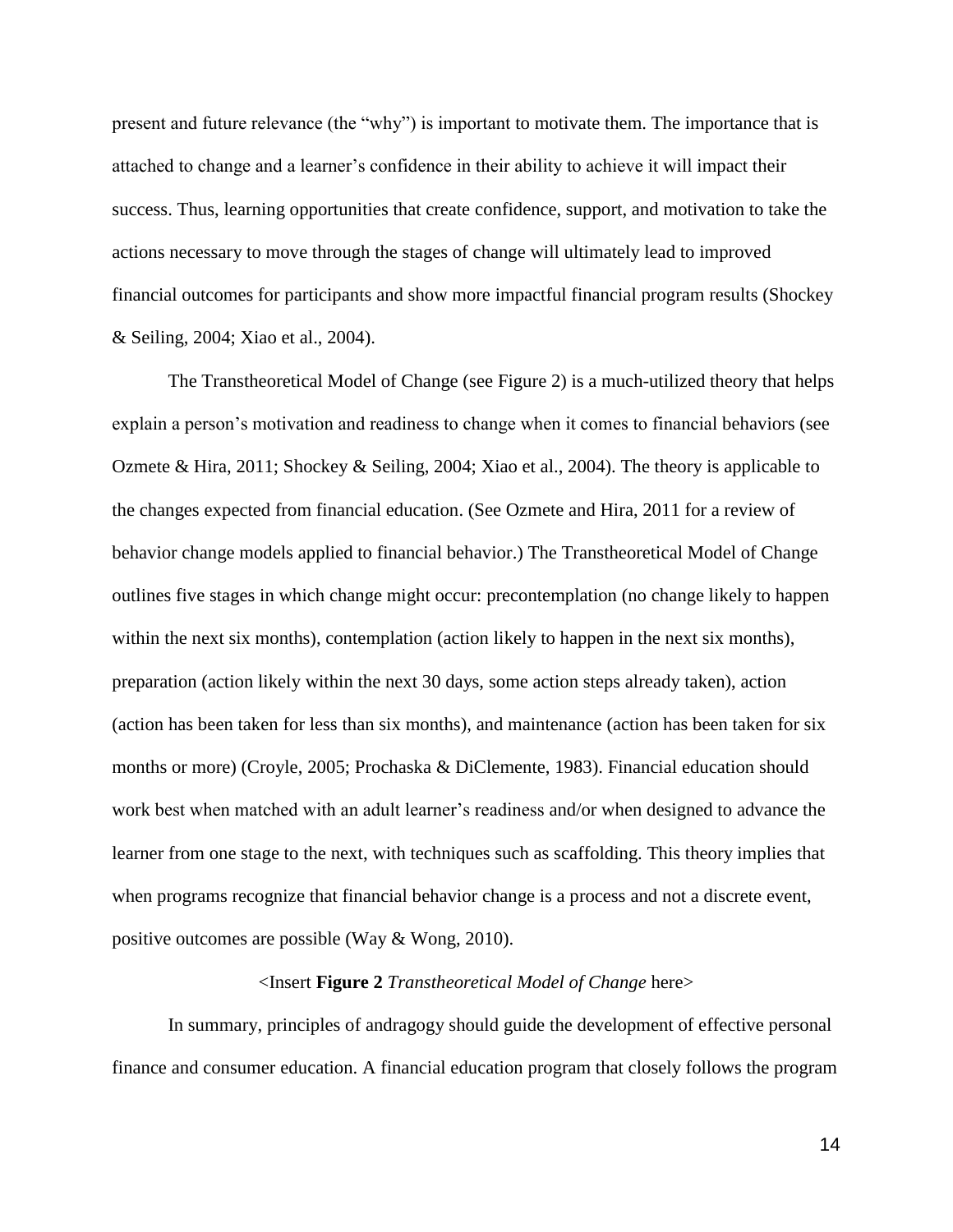development process should produce elements that facilitate learning and action. Knowing the characteristics of the adult learner, a skilled facilitative educator can build on this information to determine the best educational activities that will meet learner needs (Vella, 2002). Finally, a primary factor for effective financial education is a well-trained educator who can facilitate learning. The National Endowment for Financial Education (n.d.) states that "Fundamentally, educators should demonstrate high levels of understanding -- both with the content and the pedagogy -- of the topics that espouse the tenets of financial capability" (p. 1). The field of financial education has accumulated some promising practices, which will be discussed next.

#### **Best Practices for Adult Financial Education**

Since 2003, the United States government has convened the U.S. Financial Literacy Education Commission (FLEC). It was created by statute "to improve the financial literacy and education of persons in the United States" (U. S. FLEC, 2020, p. 4). Comprised of 23 federal government entities, the FLEC is charged with creating and implementing a national strategy that promotes basic financial literacy and education among American consumers. The first national strategy document was published in 2006 (U.S. FLEC, 2006). It was reviewed and updated in 2011 (U.S. FLEC, 2011) and again in 2020 (U.S. FLEC, 2020). Under Presidents Bush and Obama, there was additional support for financial education in the United States through their presidential advisory commissions on financial literacy and financial capability for young Americans, respectively (President's Advisory Council on Financial Capability for Young Adults [PACFCYA], 2014; President's Advisory Council on Financial Literacy [PACFL], 2009).

While the FLEC serves as the primary coordinator of the federal government's financial education and literacy efforts, with the passage of the Dodd-Frank Act in 2010, the Consumer Financial Protection Bureau (CFPB) has been the lead federal agency charged with consumer financial protection, consolidating into one federal agency responsibilities that had been spread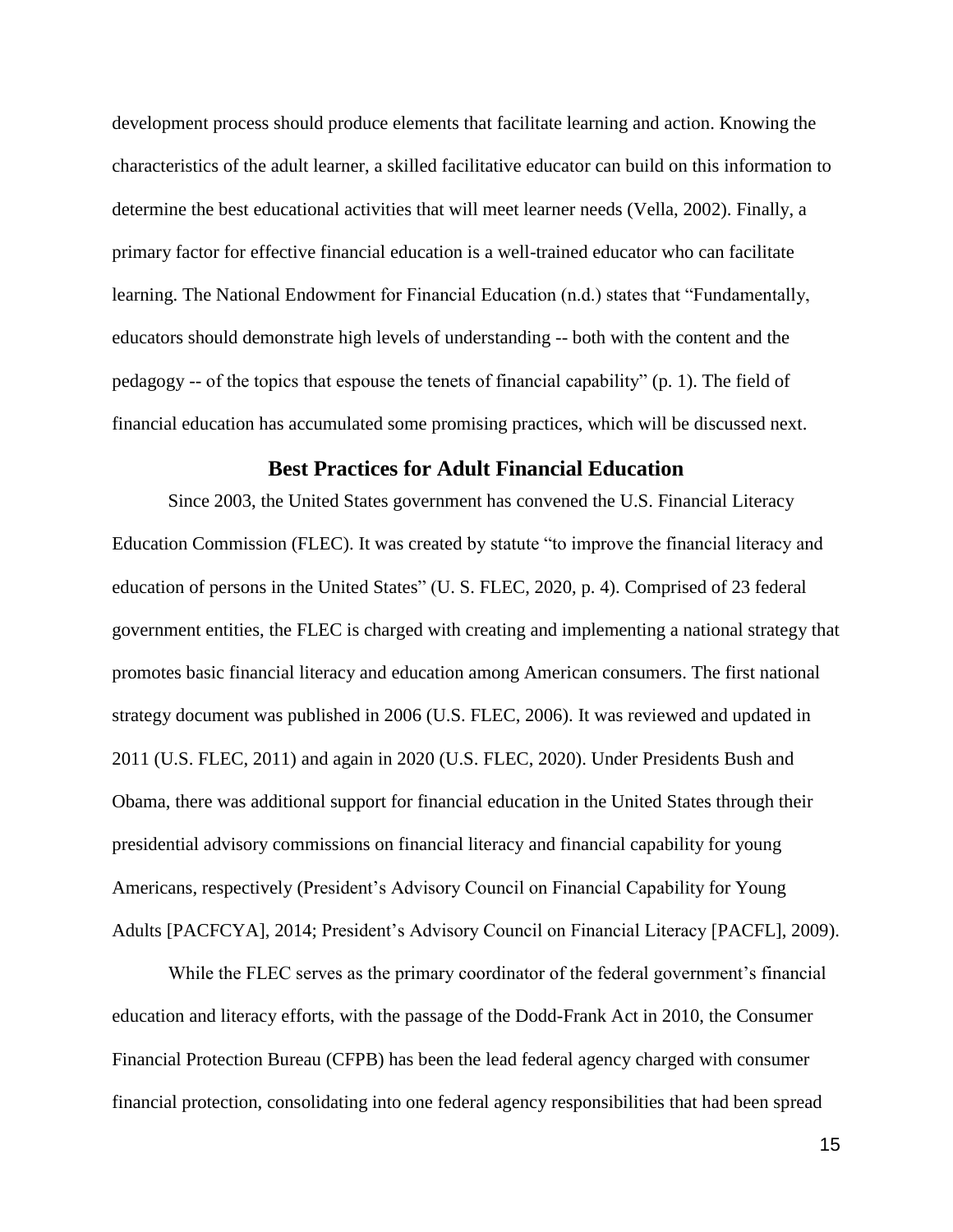across several (CFPB, 2011). One of the Bureau's statutory objectives is to "ensure that consumers have timely and understandable information to make responsible decisions about financial transactions" (CFPB, 2011, p. 9). Research is one aspect of that; another is financial education. The CFPB's Office of Financial Education, created as specifically mandated by the Dodd-Frank Act, is a resource for consumers and provides tools and information for financial decision making.

If the goal of financial education is to facilitate knowledge, skills, or behavior change in a participant, what does it mean when we say financial education is effective? The CFPB broadly summarized effective financial education for consumers as: 1) equipping consumers to understand the financial marketplace and make sound financial choices in pursuit of their life goals; 2) helping consumers as they work to bridge the gap between their knowledge, intentions, and actions; and 3) deploying a wide range of strategies that ultimately help consumers to achieve financial well-being (CFPB, 2017, p. 2).

Research by the CFPB and FLEC resulted in the identification of eight financial education best practices. The first five are effective principles of adult financial education identified by the CFPB (2017); the remaining three are based on insights identified by the U.S. Department of the Treasury (U.S. FLEC, 2020) in work with stakeholders and experts. It should be noted that, as Dew et al. (2020) point out, while these best practices are important steps in the evolution of effective adult financial education, the evidence base supporting them suffers from the same limitations as financial education program evaluation generally. Specifically, financial education programs are often small "with nonrepresentative samples and limited participant follow‐up" (Dew, 2020, p. 618).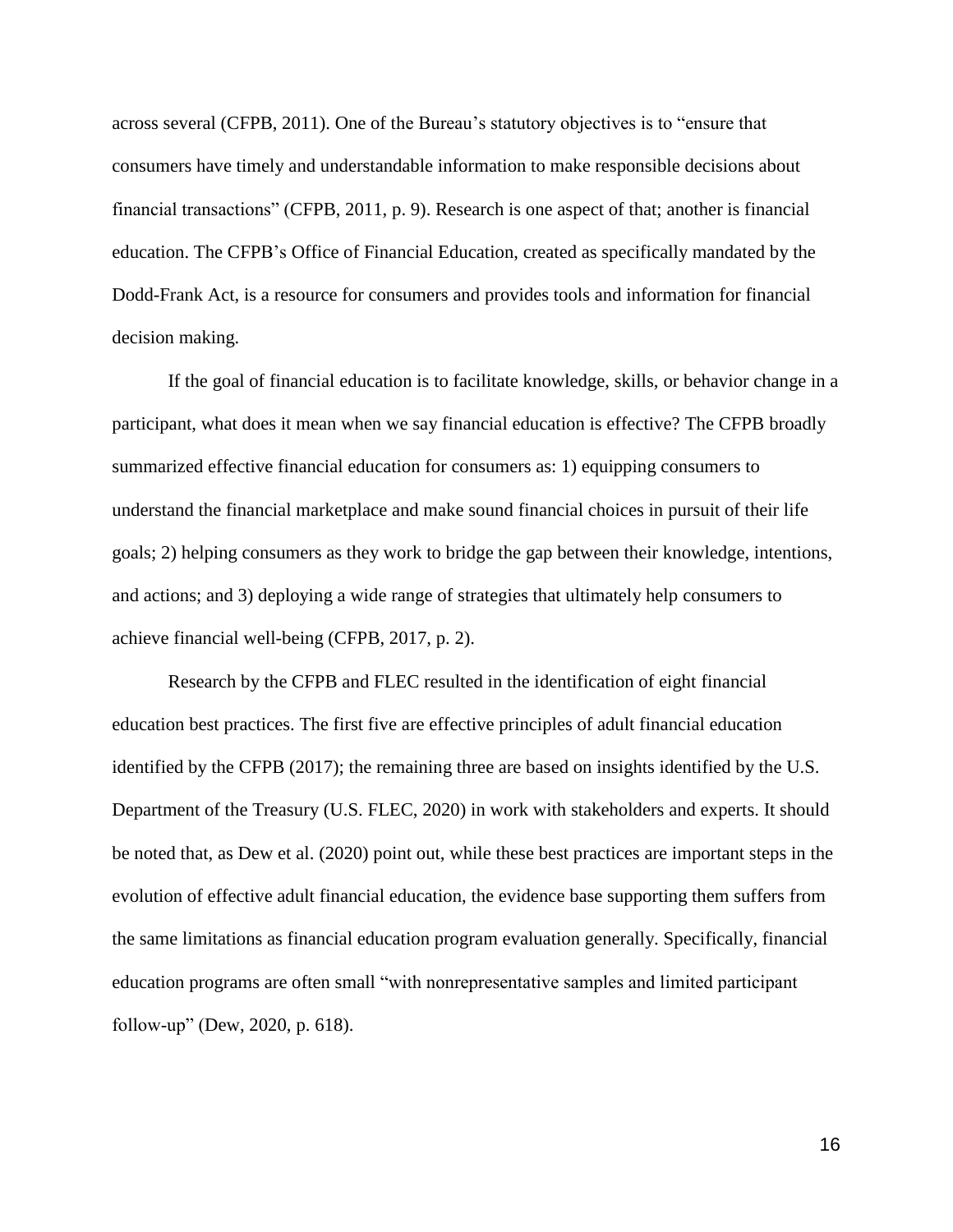Table 1 summarizes eight best practices for financial education identified by the U.S. FLEC (2020) and the U.S. Department of Treasury (Mnuchin & Carranza, 2019). It also highlights key concepts and considerations for implementation by best practices (Hensley, 2013; NEFE, n.d.). In addition, along with these principles, other recommended features of effective financial education programming include education that is unbiased, accessible, and evidencebased; has quality standards; and defines and monitors success (CFPB, 2017, p. 68).

<Insert **Table 1.** *Summary of Best Practices for Effective Adult Financial Education* here>

As educators seek to incorporate these features and best practices into their educational offerings, it is important to state that it may not be necessary for all financial education programs to incorporate all of these practices in order to be effective (CFPB, 2017). The following sections briefly describe the eight best practices for adult financial education.

#### *Know the individuals and families to be served.*

Personalized approaches can be powerful. Consider starting with a needs assessment to target the adult learners' specific financial challenges, goals, and circumstances. Assessment tools can highlight information gaps; identify required skills, needed motivational supports, and opportunities to apply knowledge and skills; and set boundaries for what can be accomplished (CFPB, 2017).

#### *Provide actionable, relevant, and timely information.*

Help learners translate intentions into actions. Content that is directly applicable and useful to adult learners' lives is most effective. Consider incorporating new technologies to reach learners when the information will be most relevant to financial decision making and action. Rather than attempting to provide all education at once, "meet people where they are" and focus on their concerns by identifying bite-sized objectives within bigger goals, connecting to learners' financial goals, and ensuring information is culturally relevant (CFPB, 2017).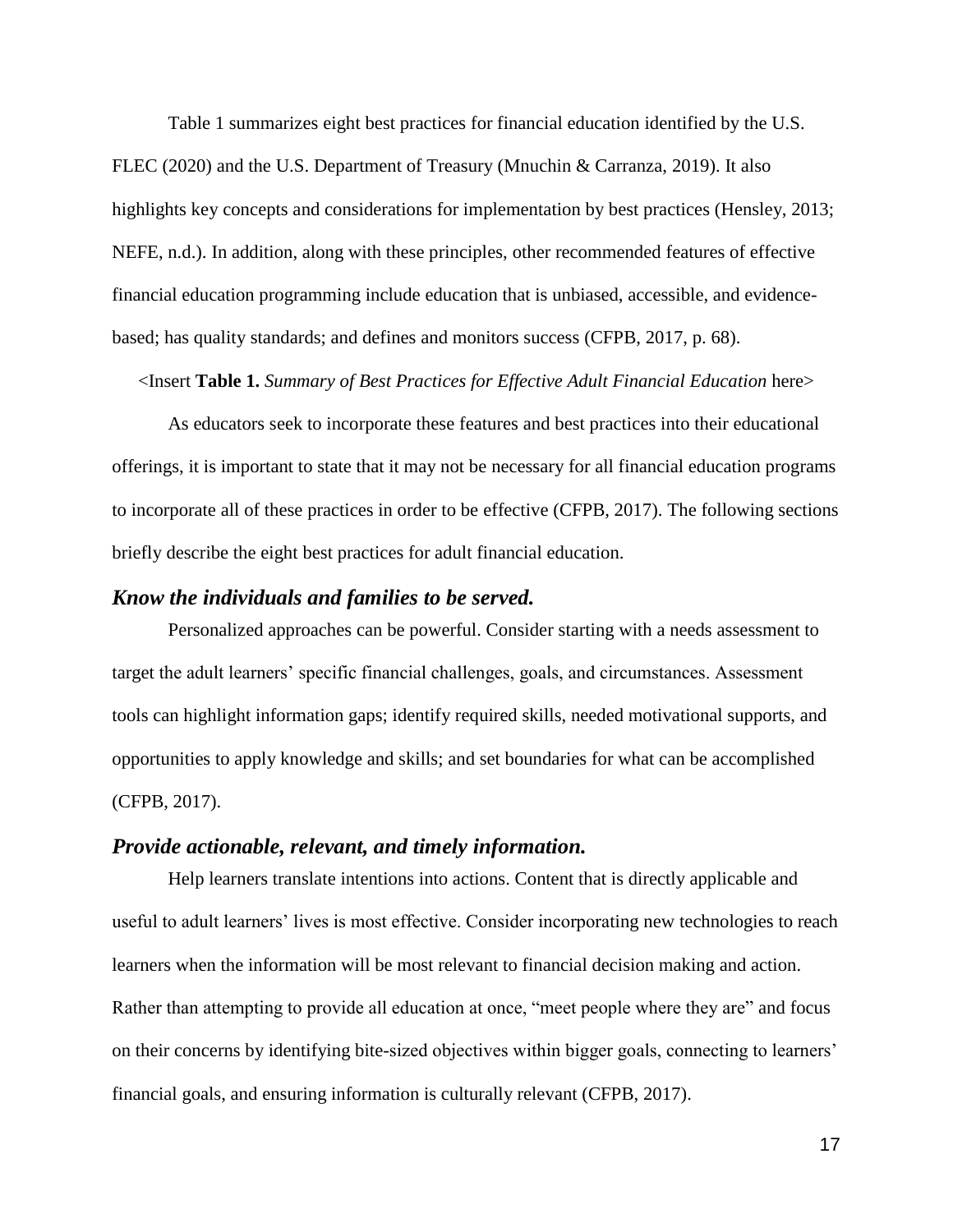## *Improve key financial skills.*

Knowing how and when to find reliable information for financial decisions is just the first step. Incorporate activities that give adult learners opportunities to practice processing the information as well as executing financial decisions. By creating opportunities for self-reflection and self-assessment and to practice skills, learners can see the immediate applicability of the financial skills that are relevant to them. If-then planning, piggybacking behaviors, and simple guidelines or rules of thumb are examples of techniques that support the "how to" of financial decision making and follow through. Demonstrate the benefits of researching options and provide opportunities to practice making financial choices with simulations and experiential learning (CFPB, 2017).

## *Build on motivation.*

Encourage learners to connect financial decisions to financial goals that are personally important to them. Then, guide them to transform the where, when, and how of their intended actions into specific action steps. Finally, through positive feedback and encouragement, support and help them understand that successive small actions add up over time. Let the learner define success in a way that is motivating; use reminders, nudges, and peer support; and celebrate successes with learners to build and sustain motivation (CFPB, 2017).

#### *Make it easy to make good decisions and follow through.*

The concept of decision context refers to "the conditions in which [learners] make and carry out decisions" (CFPB, 2017, p. 50). While it is possible for learners themselves to influence these forces, many situational forces lie outside an individual's control. It may be possible for programs and service providers to adjust some of these factors. Be aware that how people respond matters. For example, do learners tend to be derailed by hassle, stick with the easy decision, or only pay attention to information that is most noticeable (CFPB, 2017)? Offer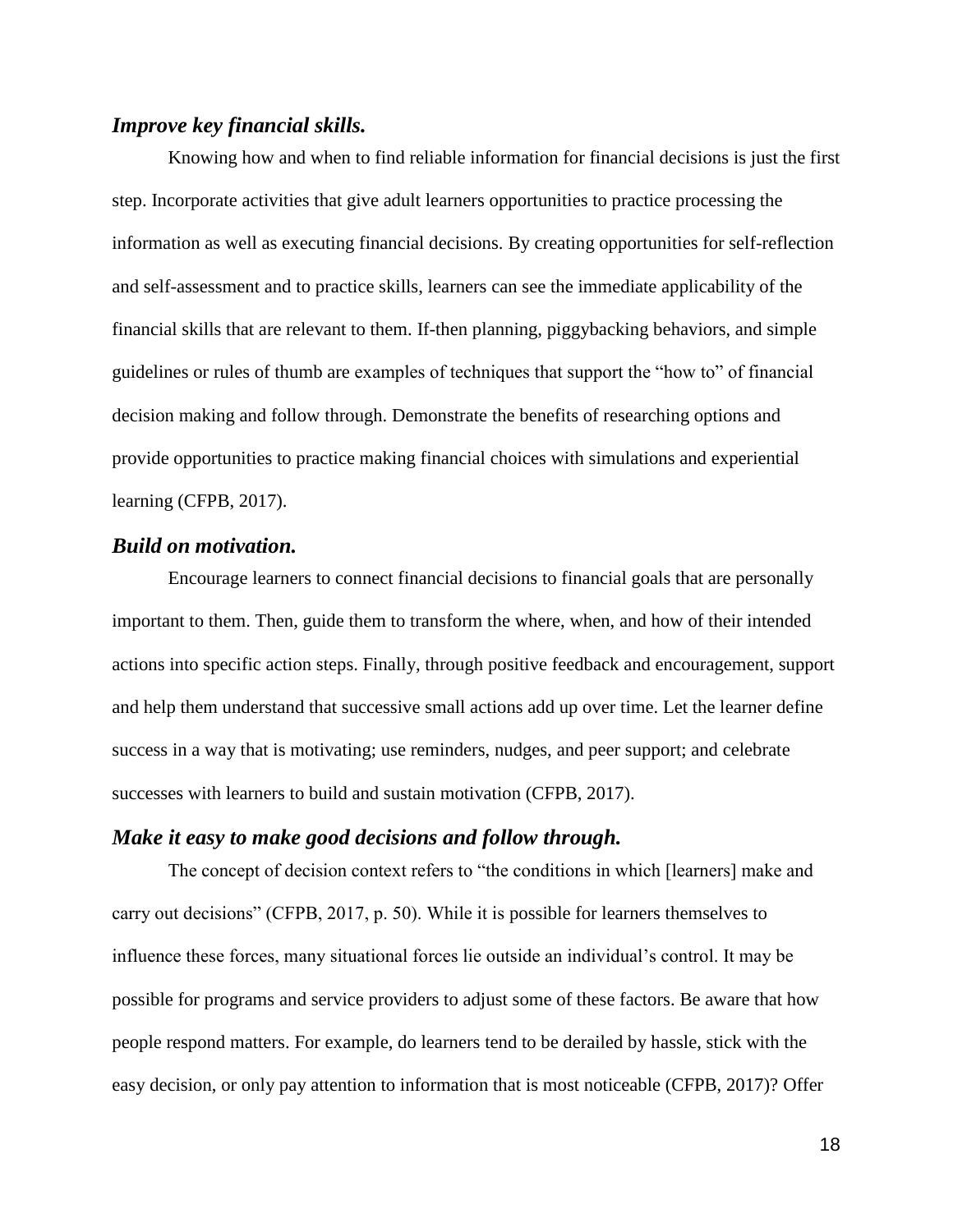bridges from educational content to financial action. Keep in mind that simple reminders may be as effective as financial incentives.

#### *Raise the standards for financial educators.*

While there are currently no widely agreed-upon standards for financial educators, voluntary educator certifications may signal a level of content mastery and ability to effectively deliver it. Examples of voluntary certifications include Certified Personal and Family Finance Educator (American Association of Family and Consumer Sciences, n.d.); Accredited Financial Counselor (Association for Financial Counseling and Planning Education [AFCPE], n.d.a); Financial Fitness Coach (AFCPE, n.d.b); and Certified Educator in Personal Finance (Financial Industry Regulatory Authority [FINRA], n.d.). Financial educators also can prepare with professional designations such as the Certified Financial Planner (CFP©) or relevant academic degrees, such as financial planning and counseling.

#### *Provide ongoing support.*

Continuing opportunities to build knowledge and confidence, set goals, and receive feedback provide moments needed to elevate financial education offerings from one-time contacts to collaboration with adult learners on their journey to achieving their financial goals. Co-learner and facilitator of learning are important roles for financial educators. Financial coaching and financial counseling are examples of financial capability services that provide regular, ongoing support (CFPB, 2017), and, while distinct, when paired with financial education can lead to greater effectiveness (Peeters et al., 2018).

### *Evaluate for impact.*

In order to identify effective financial education practices, it is necessary to evaluate them. Measuring both process outcomes and learners' progress toward goals can support research aimed at identifying and promoting effective financial education practices. For example,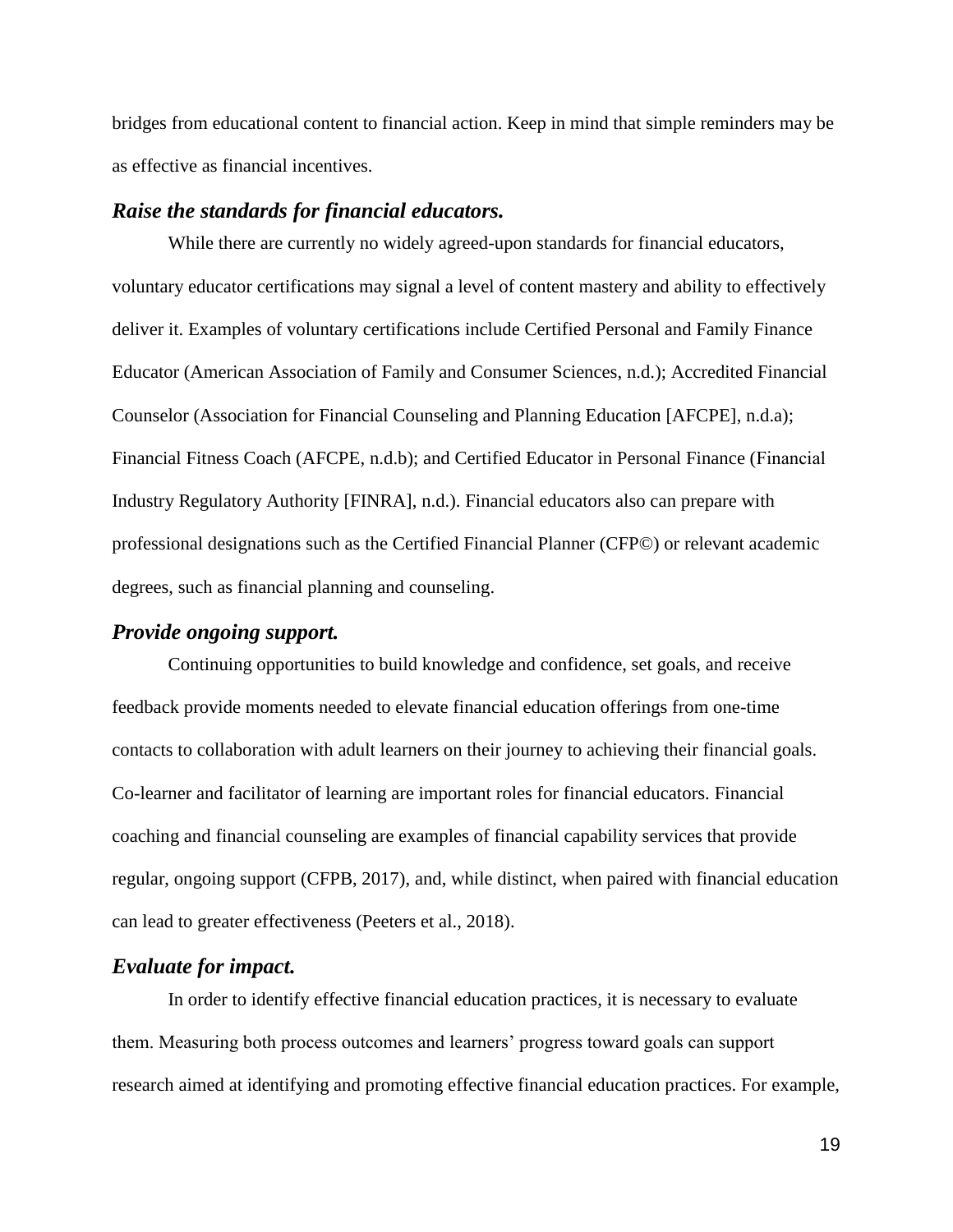an educator can use process mapping to determine if and when there is a significant drop-off in participation, track success through application of the best practices summarized here, use a common set of core outcome metrics for financial education, or measure changes in financial well-being, the ultimate learner outcome (CFPB, 2017).

While much of the focus on adult financial education is on the education, traits of individual learners are also important. For example, a learner needs to (Weinreich, 2011, pp. 108-109):

- Believe that they are at risk for the problem and that the consequences are severe.
- Believe that the proposed behavior will lower their risk or prevent the problem.
- Believe that the advantages of performing the behavior (benefits) outweigh the disadvantages (costs).
- Intend to perform the behavior.
- Believe that they can perform the behavior (self-efficacy).
- Believe that the performance of the behavior is consistent with their self-image.
- Perceive greater social pressure to perform the behavior than not to perform it (social norms).
- Experience fewer barriers to perform a behavior than not to perform it.

Finally, as mentioned earlier, the environment in which the learning takes place should not be ignored. When educators create an accessible environment where learners are safe, respected, and can actively engage in learning and practicing skills that are relevant and timely, adult financial education is more likely to be effective.

#### **Community- and Employer-Based Financial Education**

Where financial education is delivered and by whom impacts the learning environment and level of change among adult learners. Adult learners respond differently to a program that is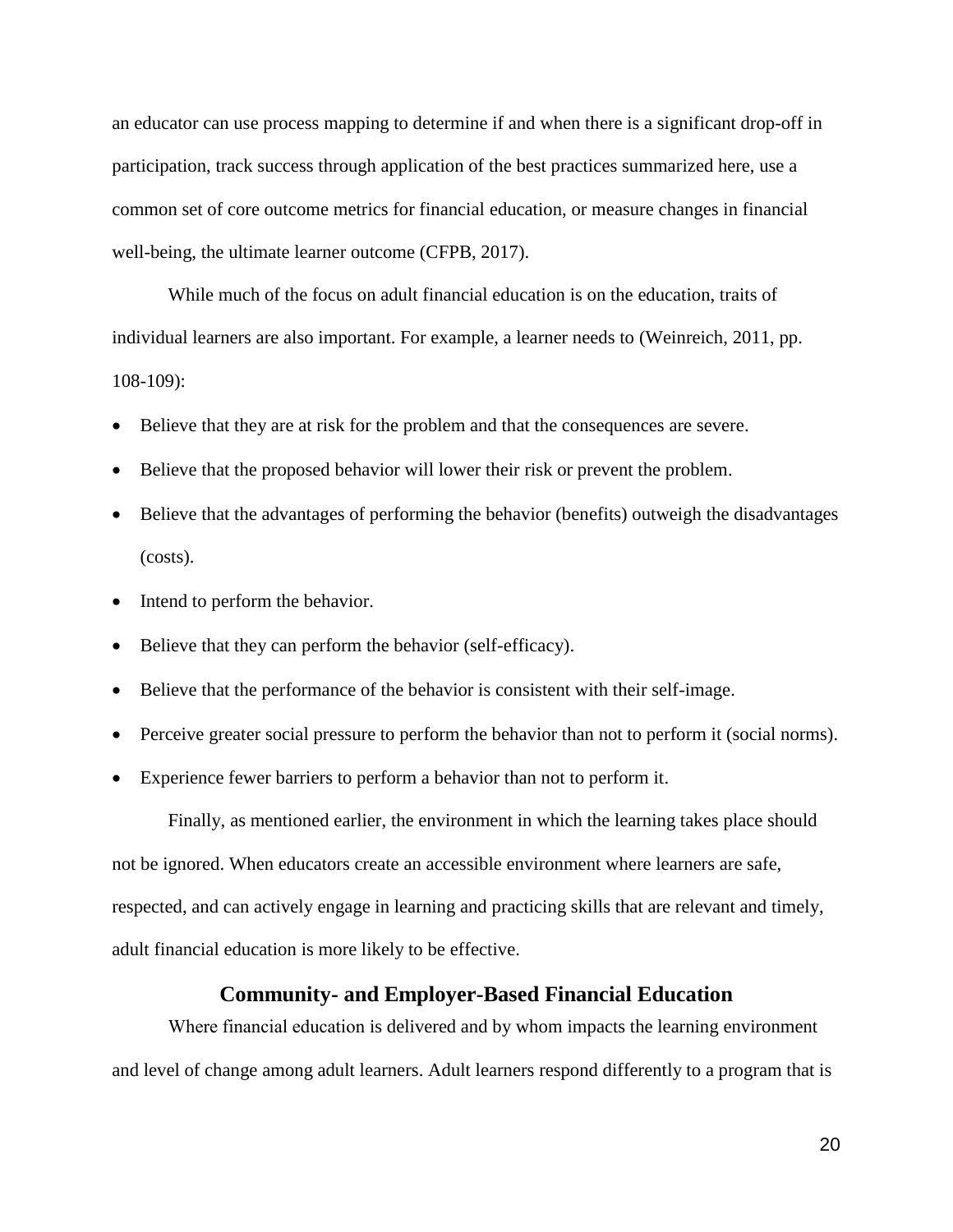delivered in community-based, faith-based, employer-based, or in some other type of setting. Who provides financial education, what the educator's motivation is, and the educator's qualities, as mentioned earlier, influence the depth of connection with the adult learner and their ability to appeal to different learning styles and intelligences that make information relevant, timely, and specific.

Some organizations that offer financial education can design processes that help adult learners with their financial management and decisions. For example, non-commercial financial education that is tied to accessing a financial product or that supports a relevant financial decision, such as saving for retirement, is more effective than financial education delivered as a standalone program. According to Buckland (2014) "combining supportive relationships, community, and tools associated with financial inclusion can improve peoples' financial prospects and foster financial learning" (p. 23).

Unique to the U.S., the Cooperative Extension system is one example of a trusted, community-based organization that has trained adult educators who are connected to the needs of the communities in which they serve. These educators provide programs in community settings and online that address the needs of their target audiences. They often provide professional development training to other educators, childcare providers, agriculture professionals, and others in an effort to create change at the individual, family, and community levels. Extension professionals are identified state-by-state in this directory: [https://nifa.usda.gov/land-grant](https://nifa.usda.gov/land-grant-colleges-and-universities-partner-website-directory)[colleges-and-universities-partner-website-directory](https://nifa.usda.gov/land-grant-colleges-and-universities-partner-website-directory)

Increasingly, employers recognize the value of offering financial education programming and processes supportive of the financial management decisions affecting their employees. In just a four-year period, the number of companies in the U.S. offering worksite financial

21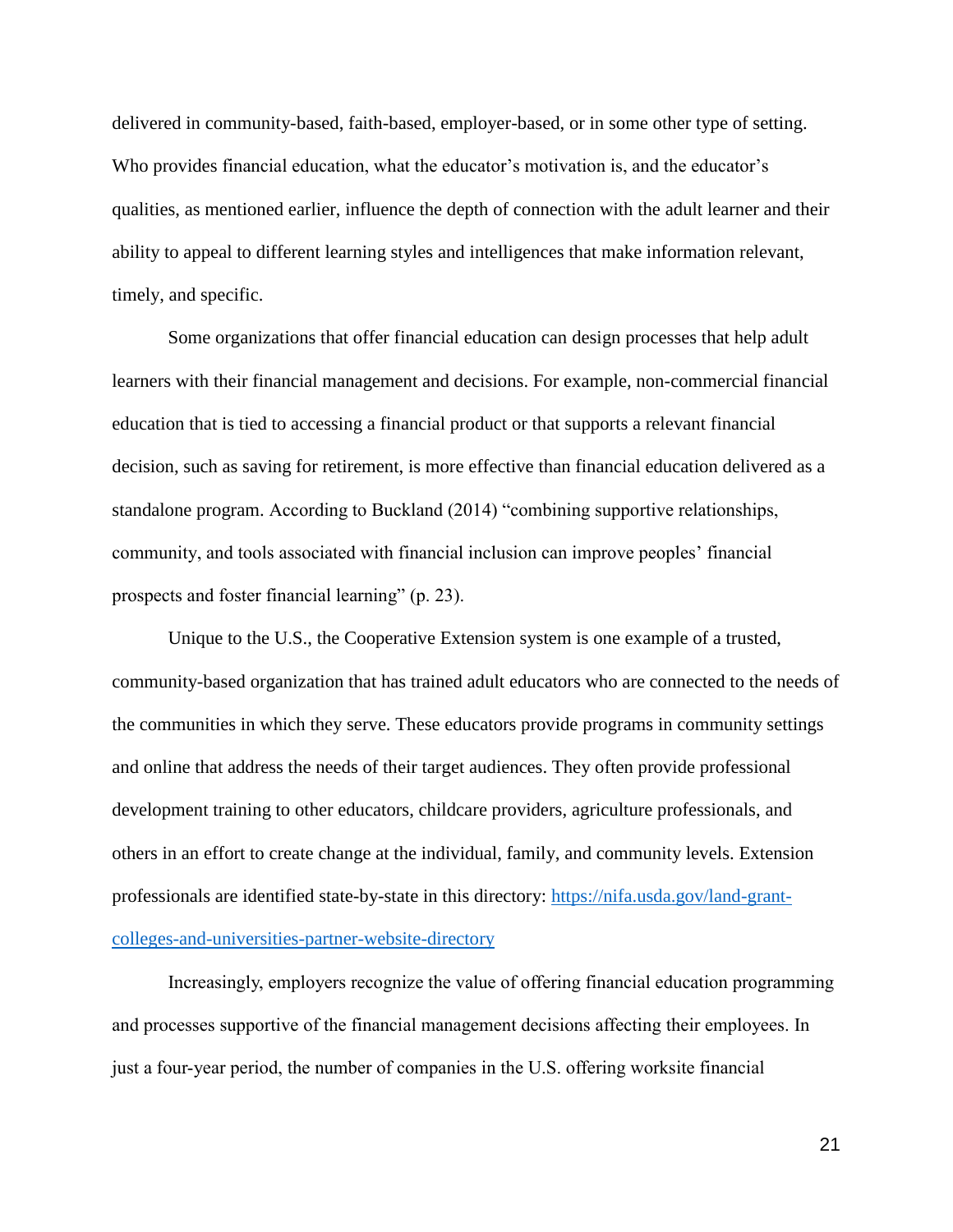education programs (also referred to as worksite wellness programs) doubled from 24% in 2015 to 53% in 2019 (Bank of America, 2019). Financial education classes tend to be one of the most popular offerings by companies; however, financial coaching, resources, training, mobile apps, student loan repayment programs, and access to financial planners also are offered by some companies (Prudential, 2019). Employee surveys indicate that financial wellness programs can increase retention, with six in ten employees being more likely to stay with the employer if a program is offered and 75% indicating the importance of employers offering these types of programs (Financial Health Network and Morgan Stanley, 2019).

There are many good reasons to locate financial education in partnership with an employer. Several barriers to community-based financial education programs, for example child care or transportation, are reduced or eliminated when financial education is delivered at the workplace. Financial education delivered in the workplace can potentially reach a large number of adults in a cost-effective manner (CFPB, 2014a; U.S. GAO, 2015).

In addition, many aspects of a person's financial life are embedded or tied to their work life -- for example, dependent care, health care, and retirement benefits as well as taxes. Thus, employers touch the financial lives of their employees. Since employers are aware of critical life events, such as marriage or the birth of a child, they can align appropriate financial education and information with an employee's situation. Whether or not employers earned this status, employees perceive their employer to be a trusted source of information (CFPB, 2014a; U.S. GAO, 2015).

Not all employers are embracing the opportunity to offer financial education to their employees. In some cases, their hesitancy to provide the education is rooted in the cost or a lack of priority. Financial wellness programs are less likely to be an option for employees at smaller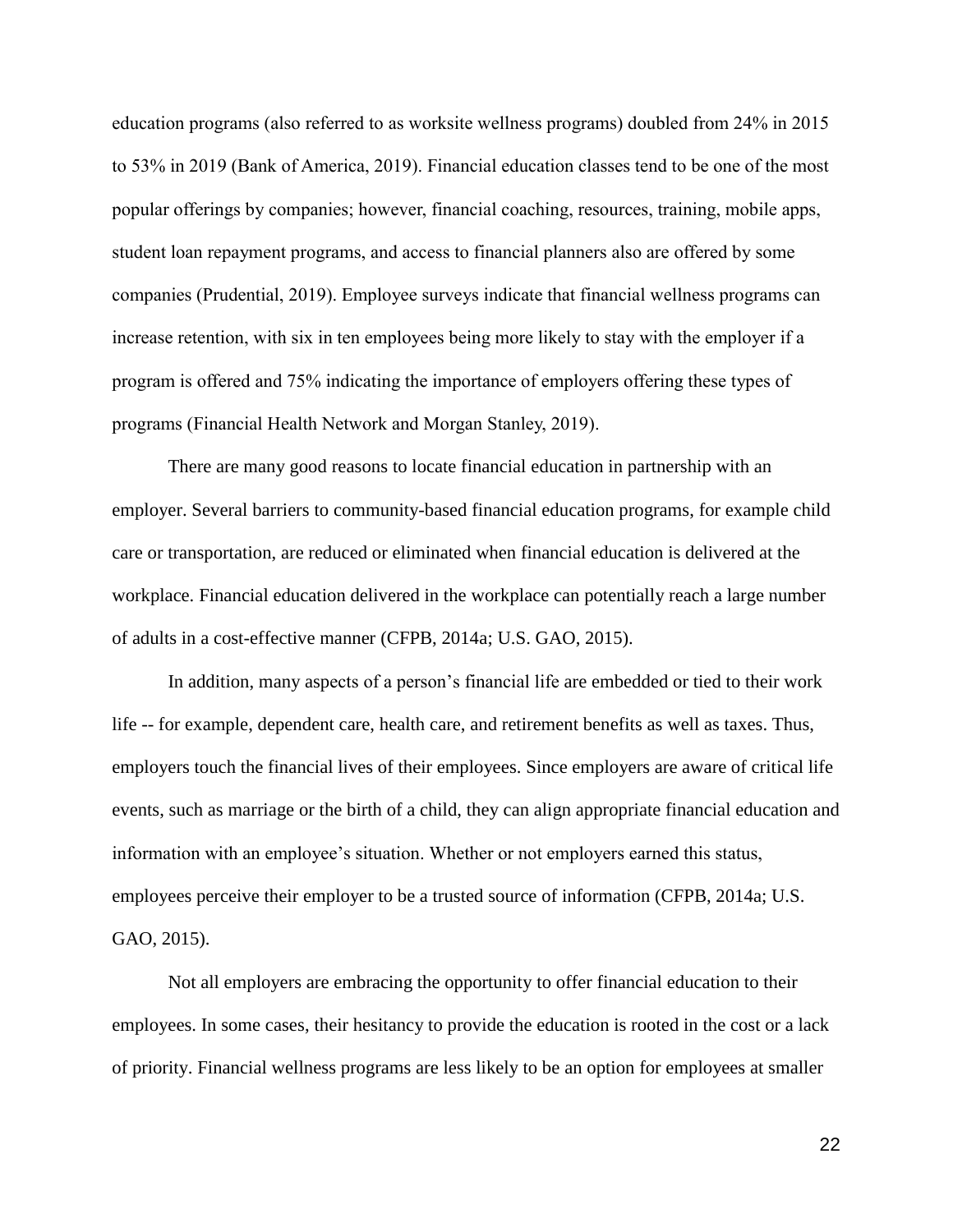companies (Prudential, 2019). Some employers are concerned about privacy issues or are skeptical about the efficacy of financial education programs (CFPB, 2014a; U.S. GAO, 2015). Nonetheless, workplace-based financial education has many components that can enhance the delivery of financial education programs.

## **Conclusion**

A financial educator must plan carefully to create an effective adult education program. Considerations include learner and educator characteristics, a program design sensitive and responsive to learner needs, and an environment that motivates and encourages learning and action. Given the diversity of adult learners' learning styles and preferences, social and emotional backgrounds, their motivation and readiness to change, and varying levels of financial capability, effective financial education programming does not come easy (Tisdell, 2014).

Continued research is needed to identify the paths and processes that affect change when someone does engage in financial education (Carpena & Zia, 2020), and to delineate what matters most. While financial education often is approached as the single solution to improving the financial literacy and the financial lives of individuals, many recognize that financial education alone cannot address the structural and policy issues that impede the financial security of consumers. Many of the needs of adult learners cannot be addressed by their individual behavior; rather they are public issues that require policy or public action. For example, financial education cannot address issues of poverty, income inequality and low-wage jobs, equity, education funding, health care/insurance policy, and more (Sherraden & Grinstein-Weiss, 2015; Way & Wong, 2010).

Consumer protection is also a key ingredient to help people succeed. Future work should continue to expand the evidence base that demonstrates support for effective and promising

23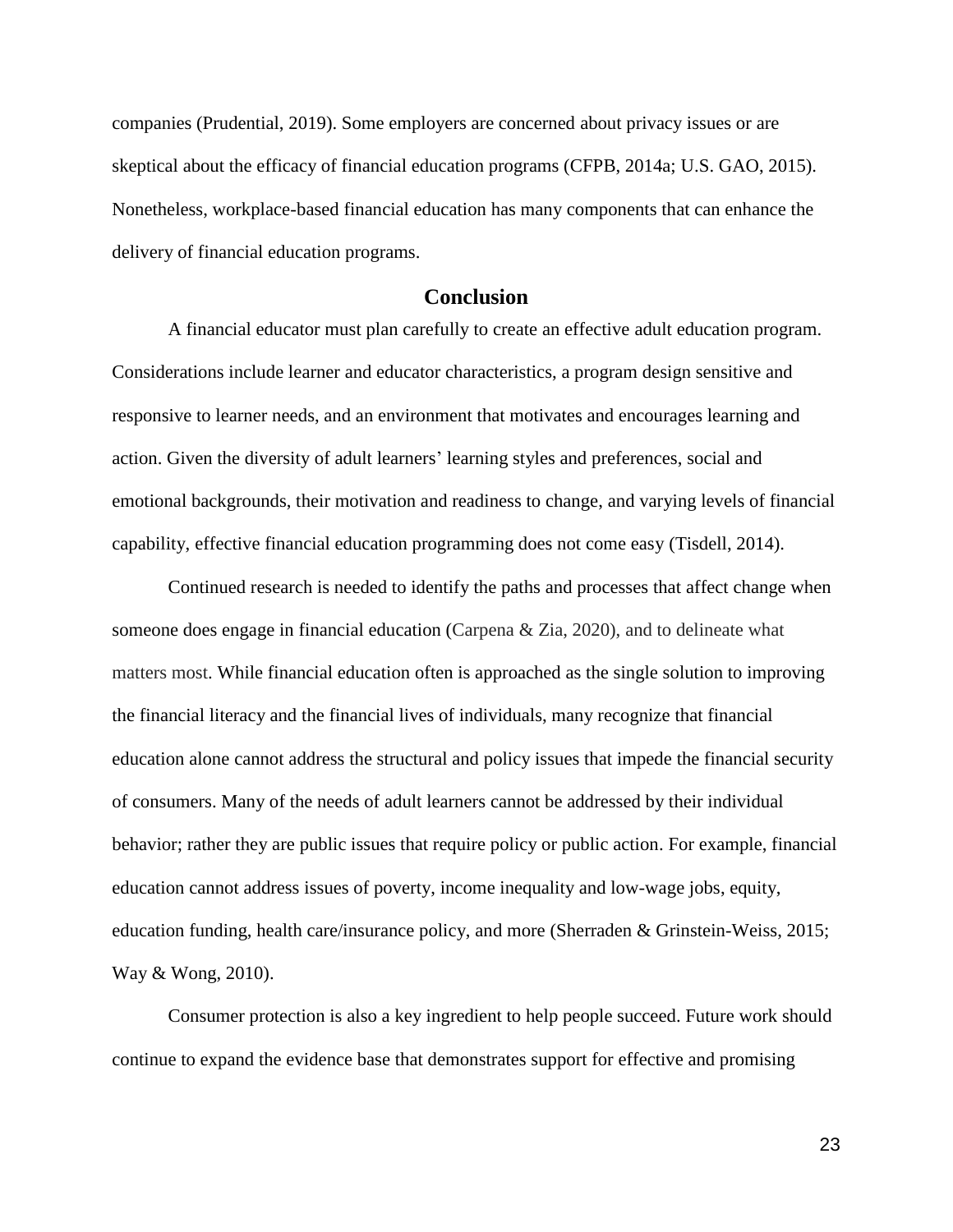practices in financial education so that adult learners will have a greater likelihood of a transformative experience.

## **References**

American Association of Family and Consumer Sciences. (n.d.). *CPFFE: Certified Personal &* 

*Family Finance Educators*. [http://aafcs.org/credentialing-center/professional-](http://aafcs.org/credentialing-center/professional-certifications/cpffe)

[certifications/cpffe](http://aafcs.org/credentialing-center/professional-certifications/cpffe)

Association for Financial Counseling and Planning Education. (n.d.a). *Certification* 

*Center/AFC®: Accredited Financial Counselor.®*

<https://www.afcpe.org/certification/accredited-financial-counselor/>

Association for Financial Counseling and Planning Education. (n.d.b). *Certification* 

*Center/FFC®: Financial Fitness Coach.®* [https://www.afcpe.org/certification/financial-](https://www.afcpe.org/certification/financial-fitness-coach/)

[fitness-coach/](https://www.afcpe.org/certification/financial-fitness-coach/)

Bank of America. (2019). *2019 Workplace benefits report: Expanding the financial wellness conversation*.

[https://www.benefitplans.baml.com/publish/content/application/pdf/GWMOL/2019Work](https://www.benefitplans.baml.com/publish/content/application/pdf/GWMOL/2019WorkplaceBenefitsReport.pdf) [placeBenefitsReport.pdf](https://www.benefitplans.baml.com/publish/content/application/pdf/GWMOL/2019WorkplaceBenefitsReport.pdf)

Bowen, R., Hattermer, K., & Griffin, K. (2015). *Building financial capability: A planning guide for integrated services*. Administration for Children and Families. [https://www.acf.hhs.gov/ocs/policy-guidance/afi-resource-guide-building-financial-](https://www.acf.hhs.gov/ocs/policy-guidance/afi-resource-guide-building-financial-capability)

[capability](https://www.acf.hhs.gov/ocs/policy-guidance/afi-resource-guide-building-financial-capability)

Brüggen, E. C., Hogreve, J., Holmlund, M., Kabadayi, S., & Löfgren, M. (2017). Financial wellbeing: A conceptualization and research agenda. *Journal of Business Research, 79*, 228- 237.<https://doi.org/10.1016/j.jbusres.2017.03.013>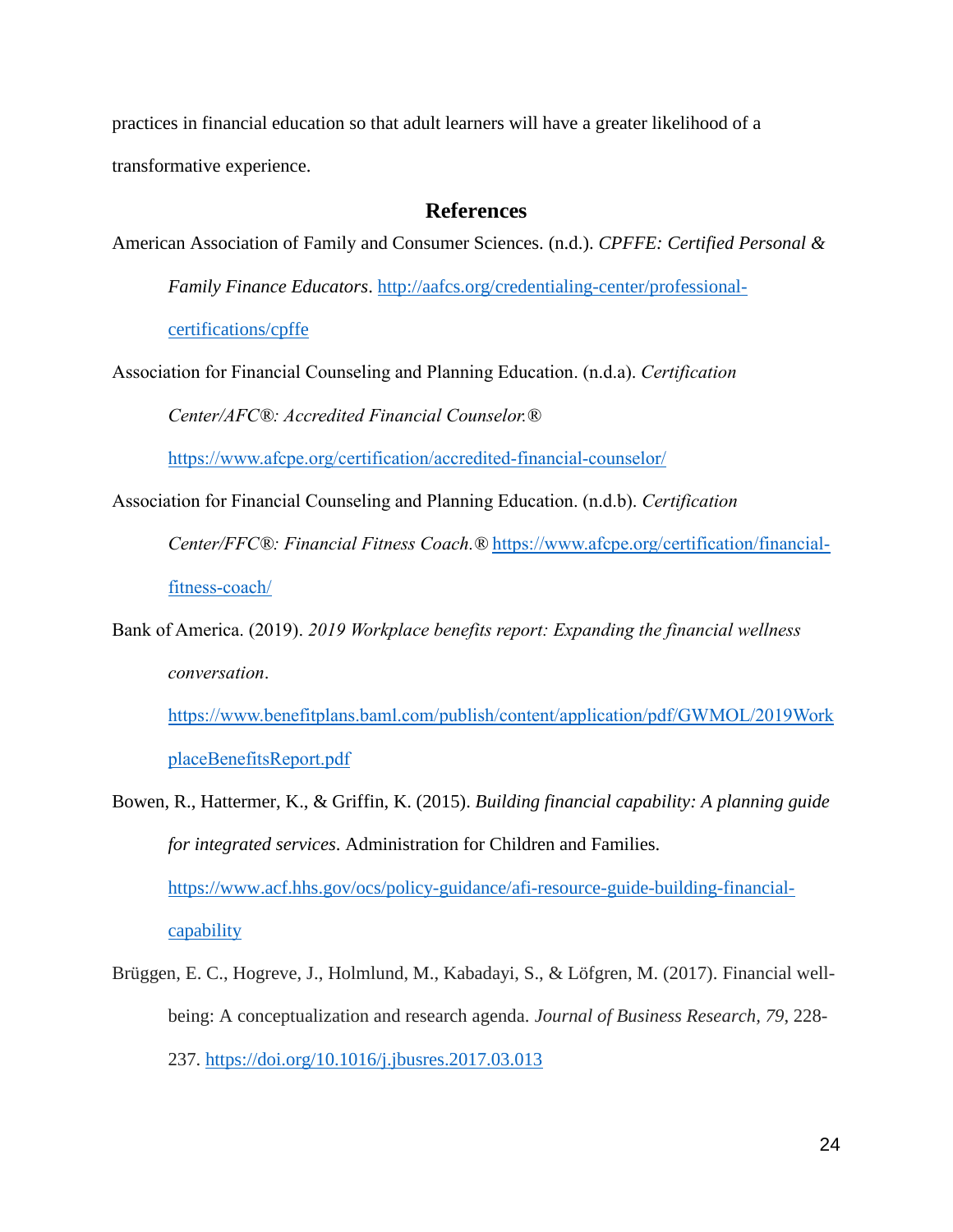- Buckland, J. (2014). Structural barriers, financial exclusion, and the possibilities of situated learning for financial education. *New Directions for Adult and Continuing Education*, *2014*(141), 15-24. http://doi.org[/10.1002/ace.20081](https://www.researchgate.net/deref/http%3A%2F%2Fdx.doi.org%2F10.1002%2Face.20081)
- Carpena, F., & Zia, B. (2020). The causal mechanism of financial education: Evidence from mediation analysis. *Journal of Economic Behavior & Organization, 177*, 143-184. <https://doi.org/10.1016/j.jebo.2020.05.001>
- Chin, A., & Williams, A. K. (2020). Take-up of financial education: Demographic characteristics and prior knowledge. *Journal of Public Policy & Marketing, 39*(3), 319-333. [https://doi.org/10.1177/0743915619858928](https://doi.org/10.1177%2F0743915619858928)
- Collins, J. (2004). Education techniques for lifelong learning: Principles of adult learning. *Radiographics, 24*(5), 1483-1489.<https://doi.org/10.1148/rg.245045020>
- Community Tool Box. (n.d.). *Section 1. Developing a logic model or theory of change*. University of Kansas Center for Community Health and Development. [https://ctb.ku.edu/en/table-of-contents/overview/models-for-community-health-and](https://ctb.ku.edu/en/table-of-contents/overview/models-for-community-health-and-development/logic-model-development/main)[development/logic-model-development/main](https://ctb.ku.edu/en/table-of-contents/overview/models-for-community-health-and-development/logic-model-development/main)
- Consumer Financial Protection Bureau. (2011). *Building the CFPB: A progress report.* [https://files.consumerfinance.gov/f/2011/07/Report\\_BuildingTheCfpb1.pdf](https://files.consumerfinance.gov/f/2011/07/Report_BuildingTheCfpb1.pdf)
- Consumer Financial Protection Bureau. (2014a). *Financial wellness at work: A review of promising practices and policies.*

https://files.consumerfinance.gov/f/201408\_cfpb\_report\_financial-wellness-at-work.pdf

Consumer Financial Protection Bureau. (2014b). *Rigorous evaluation of financial capability strategies: Why, when, and how*. [https://www.consumerfinance.gov/data-](https://www.consumerfinance.gov/data-research/research-reports/rigorous-evaluation-of-financial-capability-strategies-why-when-and-how/)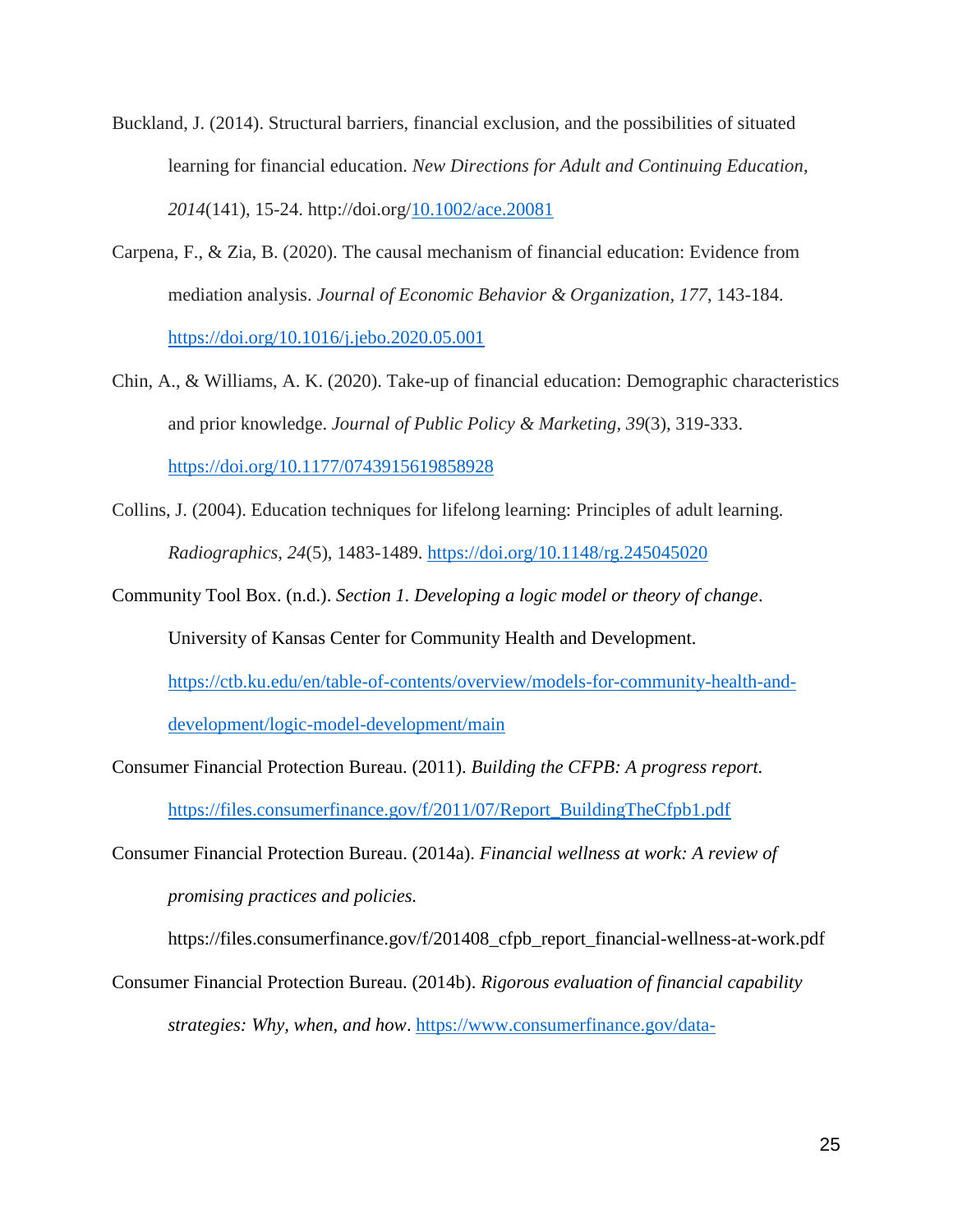[research/research-reports/rigorous-evaluation-of-financial-capability-strategies-why](https://www.consumerfinance.gov/data-research/research-reports/rigorous-evaluation-of-financial-capability-strategies-why-when-and-how/)[when-and-how/](https://www.consumerfinance.gov/data-research/research-reports/rigorous-evaluation-of-financial-capability-strategies-why-when-and-how/)

- Consumer Financial Protection Bureau. (2015). *Financial well-being: The goal of financial education*. [https://files.consumerfinance.gov/f/201501\\_cfpb\\_report\\_financial-well](https://files.consumerfinance.gov/f/201501_cfpb_report_financial-well-being.pdf)[being.pdf](https://files.consumerfinance.gov/f/201501_cfpb_report_financial-well-being.pdf)
- Consumer Financial Protection Bureau. (2017). *Effective financial education: Five principles and how to use them.* [https://files.consumerfinance.gov/f/documents/201706\\_cfpb\\_five](https://files.consumerfinance.gov/f/documents/201706_cfpb_five-principles-financial-well-being.pdf)[principles-financial-well-being.pdf](https://files.consumerfinance.gov/f/documents/201706_cfpb_five-principles-financial-well-being.pdf)

Consumers International. (n.d.). *What are consumer rights?*

[https://www.consumersinternational.org/who-we-are/faqs/#frequently-asked-questions](https://www.consumersinternational.org/who-we-are/faqs/#frequently-asked-questions-what-are-the-consumer-rights)[what-are-the-consumer-rights](https://www.consumersinternational.org/who-we-are/faqs/#frequently-asked-questions-what-are-the-consumer-rights)

Croyle, R. T. (2005). *Theory at a glance: A guide for health promotion practice*. U.S. Department of Health and Human Services, Public Health Service, National Institutes of Health, National Cancer Institute.

https://cancercontrol.cancer.gov/sites/default/files/2020-06/theory.pdf

Dew, J., Dean, L., Duncan, S. F., & Britt-Lutter, S. (2020). A review of effectiveness evidence in the financial-helping fields. *Family Relations, 69*(3), 614-627.

<https://doi.org/10.1111/fare.12445>

- Dube, S. (2014). *Implementation oversight for evidence-based programs. A policymaker's guide to effective program delivery*. Pew Trusts. [https://www.pewtrusts.org/en/research-and](https://www.pewtrusts.org/en/research-and-analysis/issue-briefs/2016/05/implementation-oversight-for-evidence-based-programs)[analysis/issue-briefs/2016/05/implementation-oversight-for-evidence-based-programs](https://www.pewtrusts.org/en/research-and-analysis/issue-briefs/2016/05/implementation-oversight-for-evidence-based-programs)
- Financial Health Network and Morgan Stanley. (2019). *Better for employees, better for business: Providing the tools to meet the financial health needs of employees*.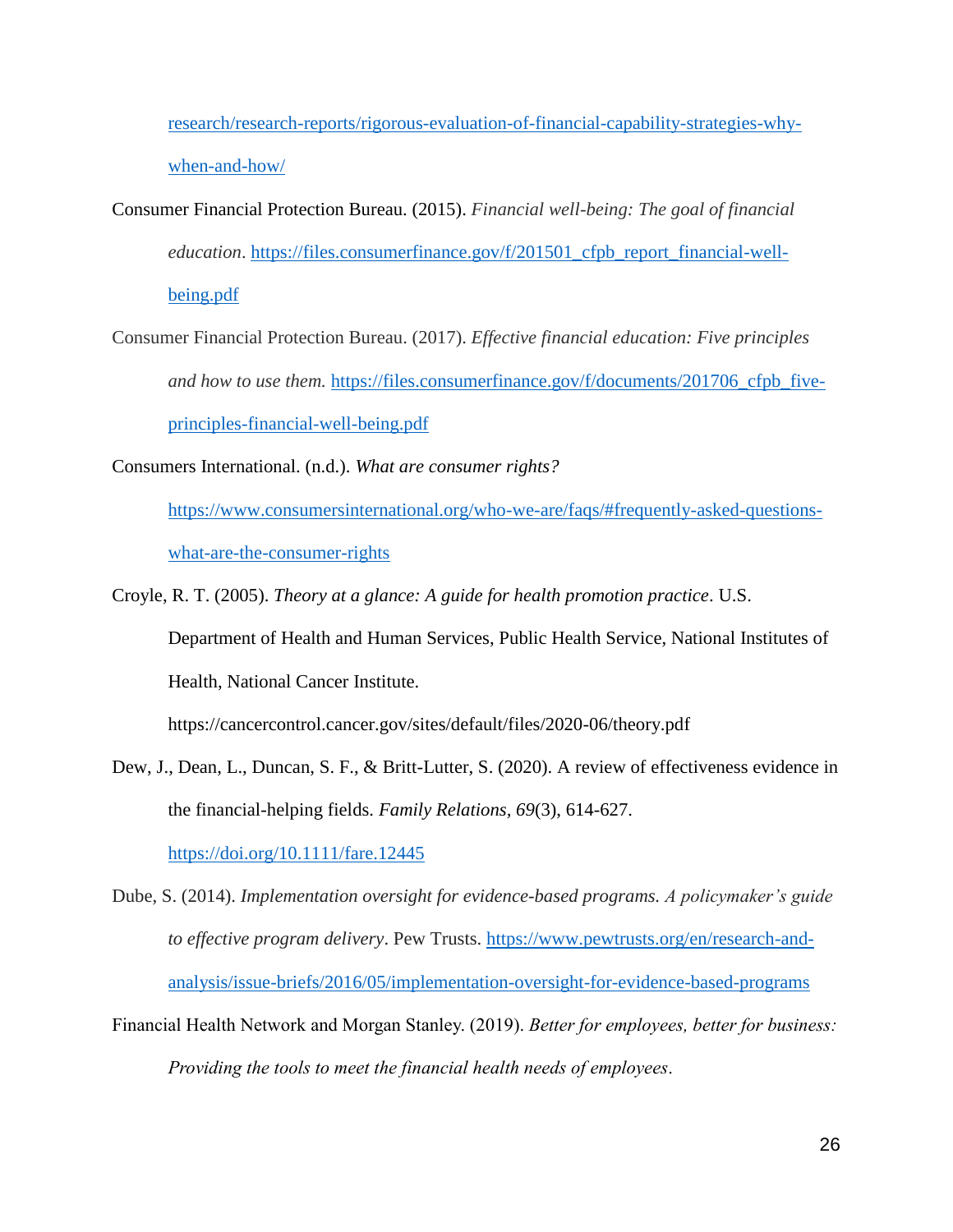[https://finhealthnetwork.org/research/better-for-employees-better-for-business-providing](https://finhealthnetwork.org/research/better-for-employees-better-for-business-providing-the-tools-to-meet-the-financial-health-needs-of-employees/)[the-tools-to-meet-the-financial-health-needs-of-employees/](https://finhealthnetwork.org/research/better-for-employees-better-for-business-providing-the-tools-to-meet-the-financial-health-needs-of-employees/)

Financial Industry Regulatory Authority. (n.d.). *Certified Educator in Personal Finance.*  <https://www.finra.org/investors/professional-designations/cepf>

Fleming, N .D. (1995). I'm different; not dumb. Modes of presentation (VARK) in the tertiary classroom. In A. Zelmer (Ed.), *Research and development in higher education, Proceedings of the 1995 Annual Conference of the Higher Education and Research Development Society of Australasia.* HERDSA. [https://vark-learn.com/wp](https://vark-learn.com/wp-content/uploads/2014/08/different_not_dumb.pdf)[content/uploads/2014/08/different\\_not\\_dumb.pdf](https://vark-learn.com/wp-content/uploads/2014/08/different_not_dumb.pdf)

- Fleming, N. D., & Mills, C. (1992). Not another inventory, rather a catalyst for reflection. *To Improve the Academy, 11*, 137-155.<https://doi.org/10.1002/j.2334-4822.1992.tb00213.x>
- Forté, K. S., Taylor, E. W., & Tisdell, E. J. (Eds.). (2014). Financial literacy and adult education. *New Directions for Adult and Continuing Education, 141*. John Wiley & Sons.
- Fox, J., & Bartholomae, S. (2006). Considerations in financial education programming for women. *The Journal of Consumer Education, 23*(1), 77-88. [http://www.cefe.illinois.edu/jce/archives/2006\\_vol\\_23/Fox%20Barthomae%202006.pdf](http://www.cefe.illinois.edu/jce/archives/2006_vol_23/Fox%20Barthomae%202006.pdf)

Fox, J., Bartholomae, S., & Lee, J. (2005). Building the case for financial education. *Journal of Consumer Affairs, 39*(1), 195-214.<https://doi.org/10.1111/j.1745-6606.2005.00009.x>

Fu, J. (2020). Ability or opportunity to act: What shapes financial well-being? *World Development*, *128,* 104843.<https://doi.org/10.1016/j.worlddev.2019.104843>

Gardner, H. E. (2000). *Intelligence reframed: Multiple intelligences for the 21st century*. Hachette UK.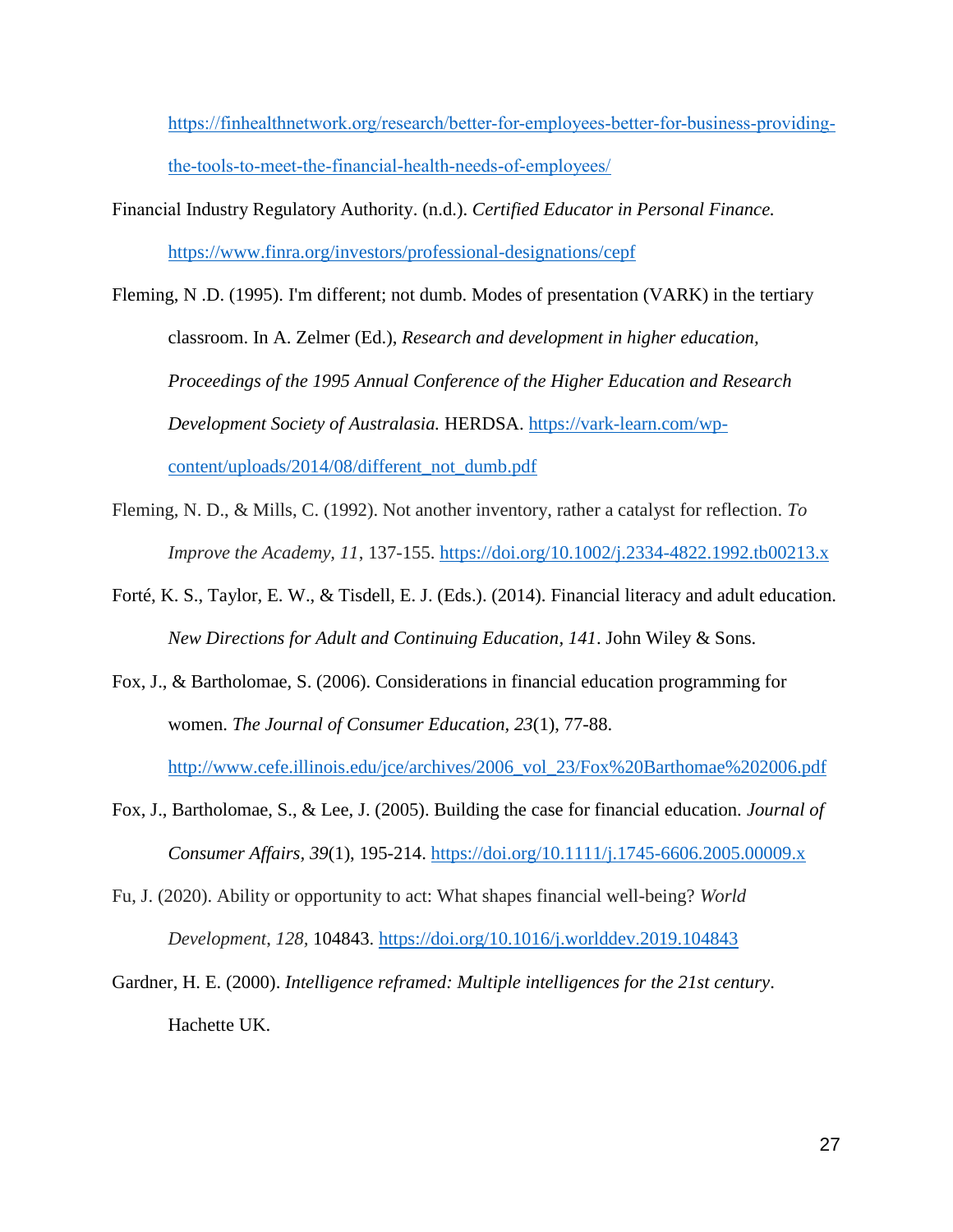Haynes-Bordas, R., Kiss, D. E., & Yilmazer, T. (2008). Effectiveness of financial education on financial management behavior and account usage: Evidence from a "second chance" program. *Journal of Family and Economic Issues, 29*(3), 362-390.

<https://doi.org/10.1007/s10834-008-9115-x>

- Hensley, B. J. (2013). *Research report: Content-based teacher professional development pilot project*. National Endowment for Financial Education. [https://www.nefe.org/\\_images/research/2013-Pre-Service-Teacher-Training-](https://www.nefe.org/_images/research/2013-Pre-Service-Teacher-Training-Forum/Content-Based-Teacher-Professional-Development-Final-Report.pdf)[Forum/Content-Based-Teacher-Professional-Development-Final-Report.pdf](https://www.nefe.org/_images/research/2013-Pre-Service-Teacher-Training-Forum/Content-Based-Teacher-Professional-Development-Final-Report.pdf)
- Hensley, B. J. (2015). Enhancing links between research and practice to improve consumer financial education and well-being. *Journal of Financial Counseling and Planning*, *26*(1), 94-101. <http://files.eric.ed.gov/fulltext/EJ1074652.pdf>
- Hilgert, M. A., Hogarth, J. M., & Beverly, S. G. (2003). Household financial management: The connection between knowledge and behavior. *Federal Reserve Bulletin*, *89*, 309-322. <https://www.federalreserve.gov/pubs/bulletin/2003/0703lead.pdf>
- Hogarth, J. M. (2002). Financial literacy and Family and Consumer Sciences. *Journal of Family and Consumer Sciences, 94*(1), 14-28.<https://eric.ed.gov/?id=EJ638619>
- Holden, K. (2010). *The emotions and cognitions behind financial decisions: The implications of theory for practice* (Center for Financial Security Working Paper 10–4). Center for Financial Security. https://cfs.wisc.edu/2010/09/23/the-emotions-and-cognitions-behindfinancial-decisions-the-implications-of-theory-for-practice/
- Knowles, M. S., & Associates. (1984). *Andragogy in action: Applying modern principles of adult learning*. Jossey-Bass.

Kolb, D. A. (1984). *Experience as the source of learning and development*. Prentice Hall.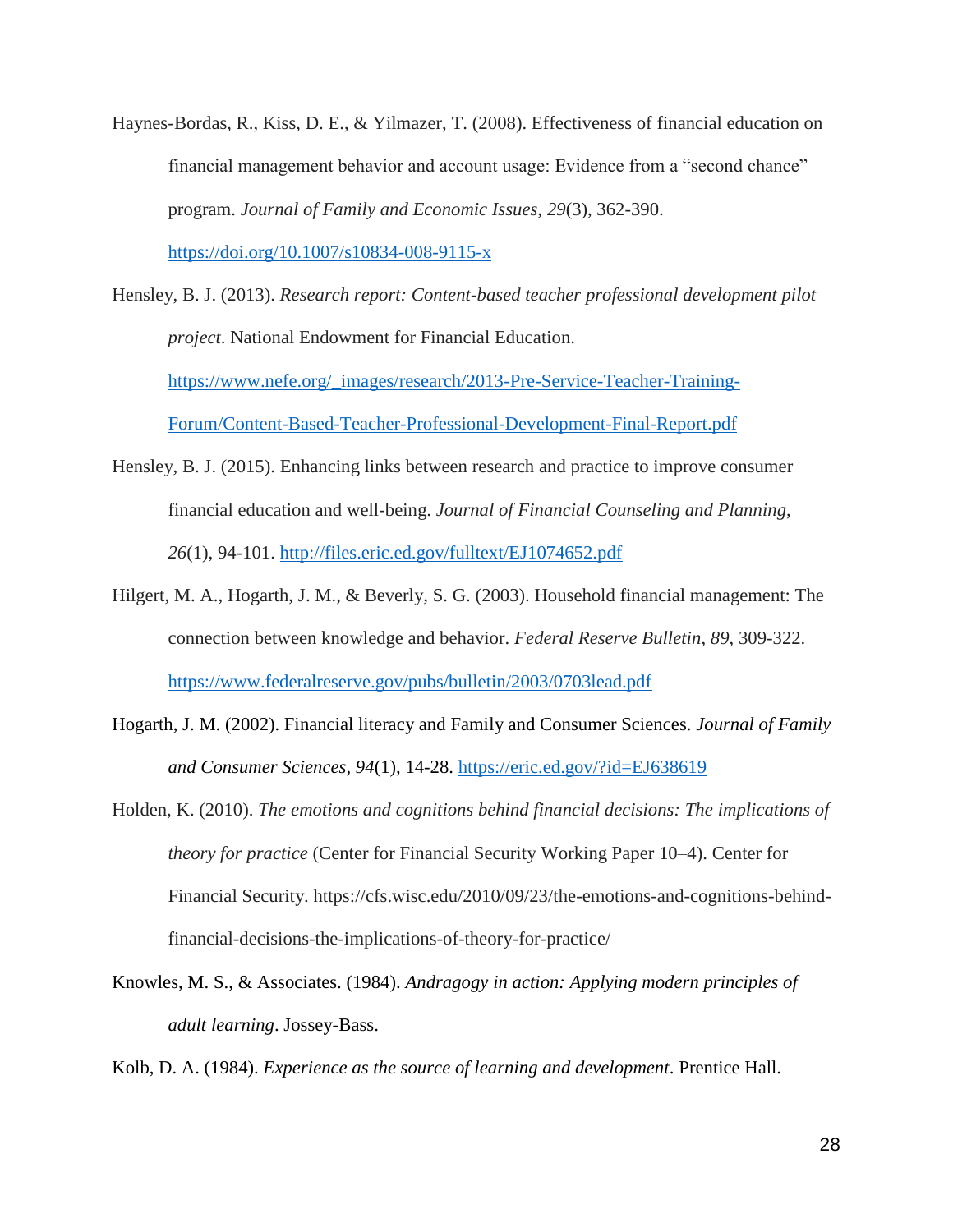Lee, S. M. (1984). A perspective on the teaching of consumer education. *The Journal of Consumer Education, 2,* 1-4.

[http://www.cefe.illinois.edu/JCE/archives/1984\\_vol\\_2/Lee%201984.pdf](http://www.cefe.illinois.edu/JCE/archives/1984_vol_2/Lee%201984.pdf)

Lee, S. M. (1991). The 90s: A time of revival in consumer education? *The Journal of Consumer Education, 9*, 1-6. [http://www.cefe.illinois.edu/JCE/archives/1991\\_vol\\_9/Lee1991.pdf](http://www.cefe.illinois.edu/JCE/archives/1991_vol_9/Lee1991.pdf)

Lerman, R. I., & Bell, E. (2006)*. Financial literacy strategies: Where do we go from here?* (Networks Financial Institute Policy Brief 2006-PB).

[http://dx.doi.org/10.2139/ssrn.923448](https://dx.doi.org/10.2139/ssrn.923448)

- Lyons, A. C., Palmer, L. Jayaratne, K. S. U., & Scherpf, E. (2006). Are we making the grade? A national overview of financial education. *Journal of Consumer Affairs, 40*(2), 208-235. <https://doi.org/10.1111/j.1745-6606.2006.00056.x>
- Lyons, A. C., & Scherpf, E. (2003). *An evaluation of the FDIC's financial literacy program Money Smart* (Official Report to the Women's Bureau at the U.S. Department of Labor, 41). https://citeseerx.ist.psu.edu/viewdoc/download?doi=10.1.1.553.8581&rep=rep1&type=pdf
- Lyons, A. C., & Scherpf, E. (2004). Moving from unbanked to banked: Evidence from the Money Smart program. *Financial Services Review*, *13*(3), 215-232. http://citeseerx.ist.psu.edu/viewdoc/download?doi=10.1.1.392.5655&rep=rep1&type=pdf
- Mandell, L., & Schmidt Klein, L. (2007). Motivation and financial literacy. *Financial Services Review, 16*(2), 105–116. [https://takechargetoday.arizona.edu/system/files/Mandell%20and%20Schmid%20Klein%](https://takechargetoday.arizona.edu/system/files/Mandell%20and%20Schmid%20Klein%20FSR%202007.pdf) [20FSR%202007.pdf](https://takechargetoday.arizona.edu/system/files/Mandell%20and%20Schmid%20Klein%20FSR%202007.pdf)
- Marenus, M. (2020, June 9). Gardner's theory of multiple intelligences. *Simply Psychology*. <https://www.simplypsychology.org/multiple-intelligences.html>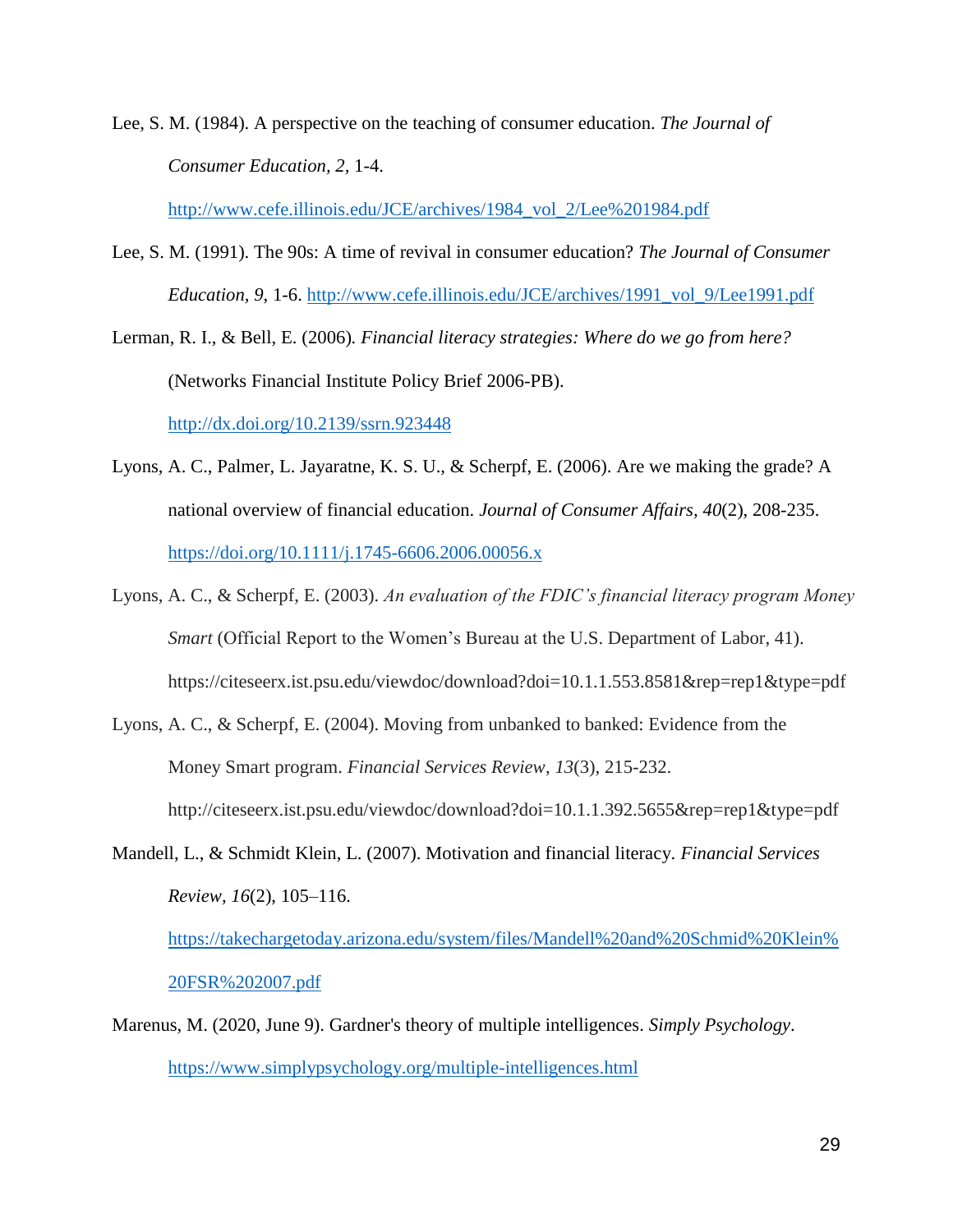- Materna, L. (2020). *Jump start the adult learner: How to engage and motivate adults using brain-compatible strategies*. Corwin Press.
- McCormick, M. H. (2009). The effectiveness of youth financial education: A review of the literature. *Journal of Financial Counseling and Planning*, *20*(1), 70-83.

[https://papers.ssrn.com/sol3/papers.cfm?abstract\\_id=2225339](https://papers.ssrn.com/sol3/papers.cfm?abstract_id=2225339)

- McGuire, M. (2016). *Program design and development resources. United Way Toronto and York Region*.<https://www.unitedwaygt.org/document.doc?id=538>
- McLeod, S. A. (2017, October 24). Kolb's learning styles and experiential learning cycle. *Simply Psychology*.<https://www.simplypsychology.org/learning-kolb.html>
- Metz, A. J., Espiritu, R., & Moore, K. A. (2007). What is evidence-based practice? *Child Trends*. <https://www.childtrends.org/wp-content/uploads/2007/06/2007-14WhatIsEBP.pdf>
- Mnuchin, S., & Carranza, J. (2019). *Federal financial literacy reform: Coordinating and improving financial literacy efforts*. U.S. Department of the Treasury. [https://home.treasury.gov/system/files/136/FFLRCoordinatingImprovingFinancialLiterac](https://home.treasury.gov/system/files/136/FFLRCoordinatingImprovingFinancialLiteracyEfforts.pdf) [yEfforts.pdf](https://home.treasury.gov/system/files/136/FFLRCoordinatingImprovingFinancialLiteracyEfforts.pdf)
- Muñoz-Murillo, M., Álvarez-Franco, P. B., & Restrepo-Tobón, D. A. (2020). The role of cognitive abilities on financial literacy: New experimental evidence. *Journal of Behavioral and Experimental Economics*, *84*, 101482. https://doi.org/10.1016/j.socec.2019.101482
- Murnane, J. A. (2008). Resocializing adults for their new role as consumer-citizens. *Journal of Family and Consumer Sciences, 100*(4), 10-16. <https://eric.ed.gov/?id=EJ868203>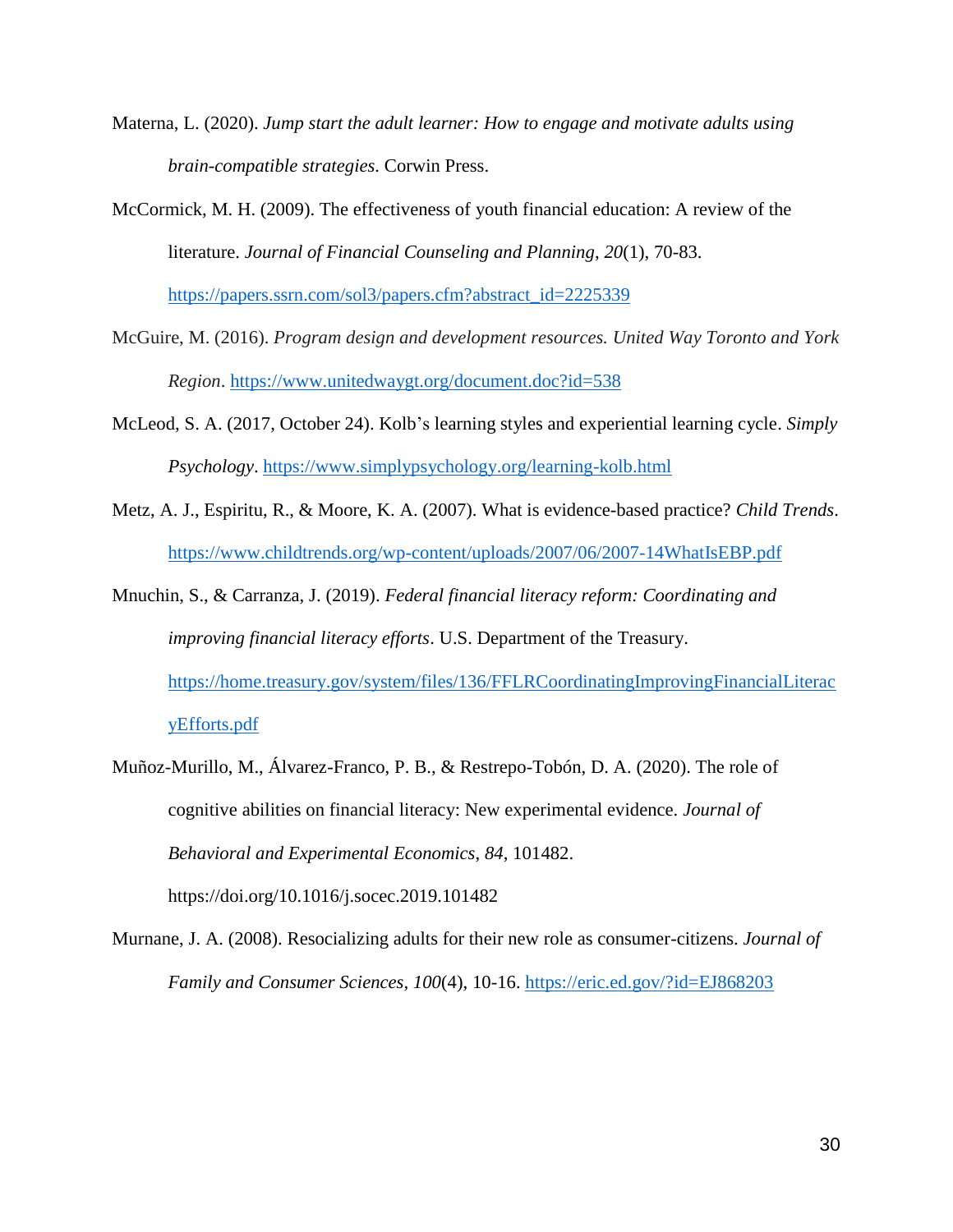- Nadolny, L., Nation, J., & Fox, J. (2019). Supporting motivation and effort persistence in an online financial literacy course through game-based learning. *International Journal of Game-Based Learning (IJGBL)*, *9*(3), 38-52. http://doi.org[/10.4018/IJGBL.2019070103](https://doi.org/10.4018/IJGBL.2019070103)
- National Endowment for Financial Education. (n.d.). *Five key factors for effective financial education*. https://www.nefe.org/\_images/initiatives-images/Five-Key-Factors-for-Effective-Financial-Education.pdf
- National Endowment for Financial Education. (2006). Closing the gap between knowledge and behavior: Turning education into action. *Financial Counseling and Planning*, *17*(1), 73- 90.

[https://www.cgsnet.org/ckfinder/userfiles/files/ClosingtheGapBetweenKnowledgeandBe](https://www.cgsnet.org/ckfinder/userfiles/files/ClosingtheGapBetweenKnowledgeandBehavior_Aug05.pdf) [havior\\_Aug05.pdf](https://www.cgsnet.org/ckfinder/userfiles/files/ClosingtheGapBetweenKnowledgeandBehavior_Aug05.pdf)

- National Endowment for Financial Education. (2016). *NEFE financial education evaluation manual*. [https://toolkit.nefe.org/evaluation-resources/evaluation-manual/section-1](https://toolkit.nefe.org/evaluation-resources/evaluation-manual/section-1-introduction/introduction-nefes-financial-education-evaluation-manual) [introduction/introduction-nefes-financial-education-evaluation-manual](https://toolkit.nefe.org/evaluation-resources/evaluation-manual/section-1-introduction/introduction-nefes-financial-education-evaluation-manual)
- Organizational Research Services. (2004, June 4). *Summary*. Annie E. Casey Foundation. <https://www.aecf.org/resources/theory-of-change/#summary>
- Othman, N., & Amiruddin, M. H. (2010). Different perspectives of learning styles from VARK Model. *Procedia - Social and Behavioral Sciences, 7*, 652–660. <https://doi.org/10.1016/j.sbspro.2010.10.088>
- Otter, D. (2010). *Teaching financial literacy in K-12 schools: A survey of teacher beliefs and knowledge*.

https://digitalrepository.unm.edu/cgi/viewcontent.cgi?article=1029&context=educ\_llss\_et ds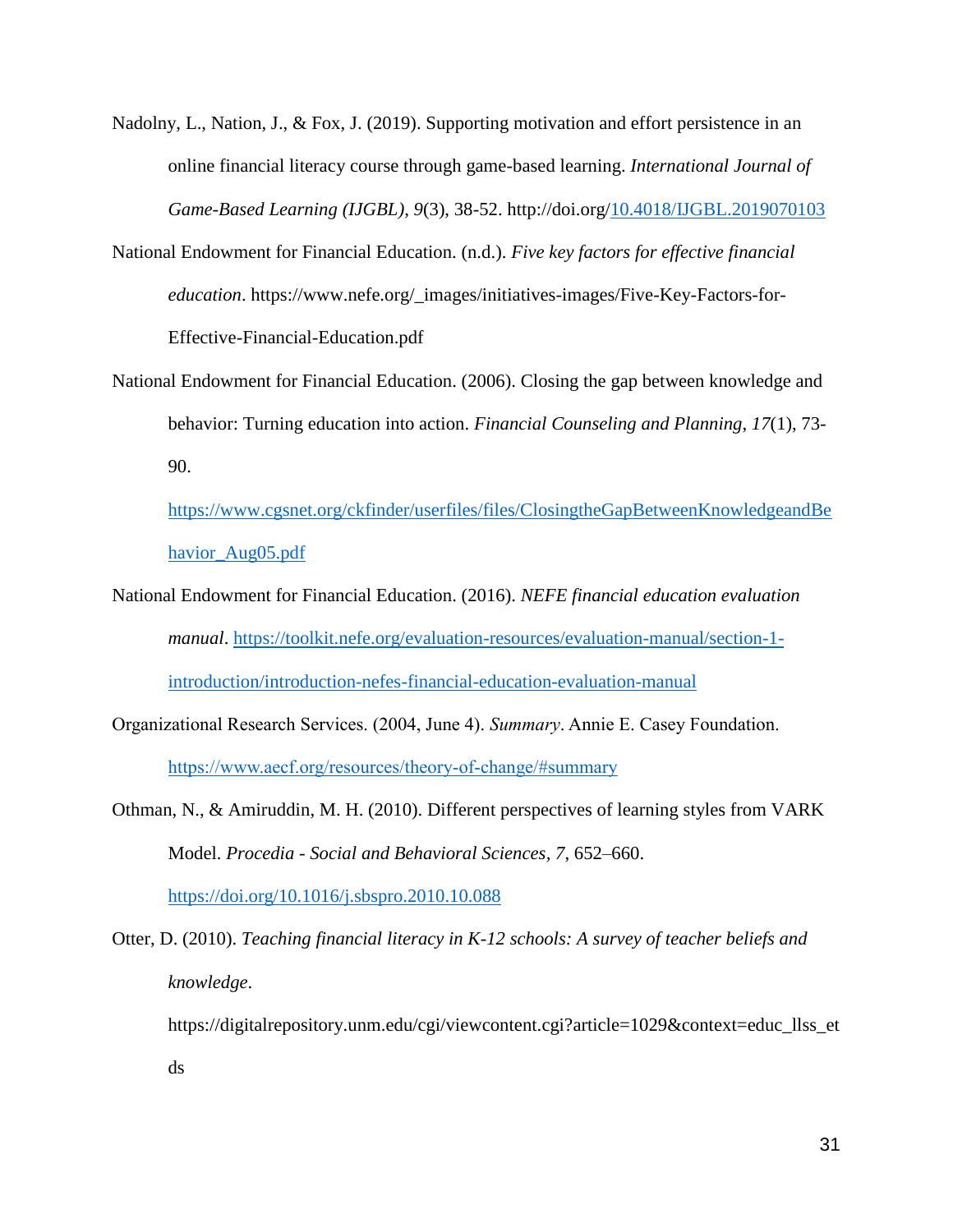- Ozmete, E., & Hira, T. (2011). Conceptual analysis of behavioral theories/models: Application to financial behavior. *European Journal of Social Sciences*, *18*(3), 386-404. https://silo.tips/download/european-journal-of-social-sciences-volume-18-number-3-2011
- Peeters, N., Rijk, K., Soetens, B., Storms, B., & Hermans, K. (2018). A systematic literature review to identify successful elements for financial education and counseling in groups. *Journal of Consumer Affairs*, *52*(2), 415-440. https://doi.org/10.1111/joca.12180
- President's Advisory Council on Financial Capability for Young Americans. (2014). *Overview*. U.S. Department of the Treasury. [https://www.treasury.gov/resource-center/financial](https://www.treasury.gov/resource-center/financial-education/Documents/PACFCYA%20Fact%20Sheet%2010%2020%2014.pdf)[education/Documents/PACFCYA%20Fact%20Sheet%2010%2020%2014.pdf](https://www.treasury.gov/resource-center/financial-education/Documents/PACFCYA%20Fact%20Sheet%2010%2020%2014.pdf)
- President's Advisory Council on Financial Literacy. (2009). *2008 annual report to the President*. [https://www.treasury.gov/resource-center/financial-](https://www.treasury.gov/resource-center/financial-education/Documents/PACFL_ANNUAL_REPORT_1-16-09.pdf)

[education/Documents/PACFL\\_ANNUAL\\_REPORT\\_1-16-09.pdf](https://www.treasury.gov/resource-center/financial-education/Documents/PACFL_ANNUAL_REPORT_1-16-09.pdf)

- Prochaska, J. O., & DiClemente, C. C. (1983). Transtheoretical therapy: Towards a more integrative model of change. *Psychotherapy: Theory, Research and Practice, 19*(3), 276- 288. [https://doi.org/10.1037/h0088437](https://psycnet.apa.org/doi/10.1037/h0088437)
- Prudential. (2019). *The interplay between health & financial wellness benefits and how it impacts employees*.

<https://news.prudential.com/content/1209/files/PrudentialWellnessProgramsCensus.pdf>

Rhine, S. L., & Toussaint-Comeau, M. (2002). Adult preferences for the delivery of personal finance information. *Journal of Financial Counseling and Planning*, *13*(2), 11-26. <https://www.afcpe.org/wp-content/uploads/2018/10/vol1322.pdf>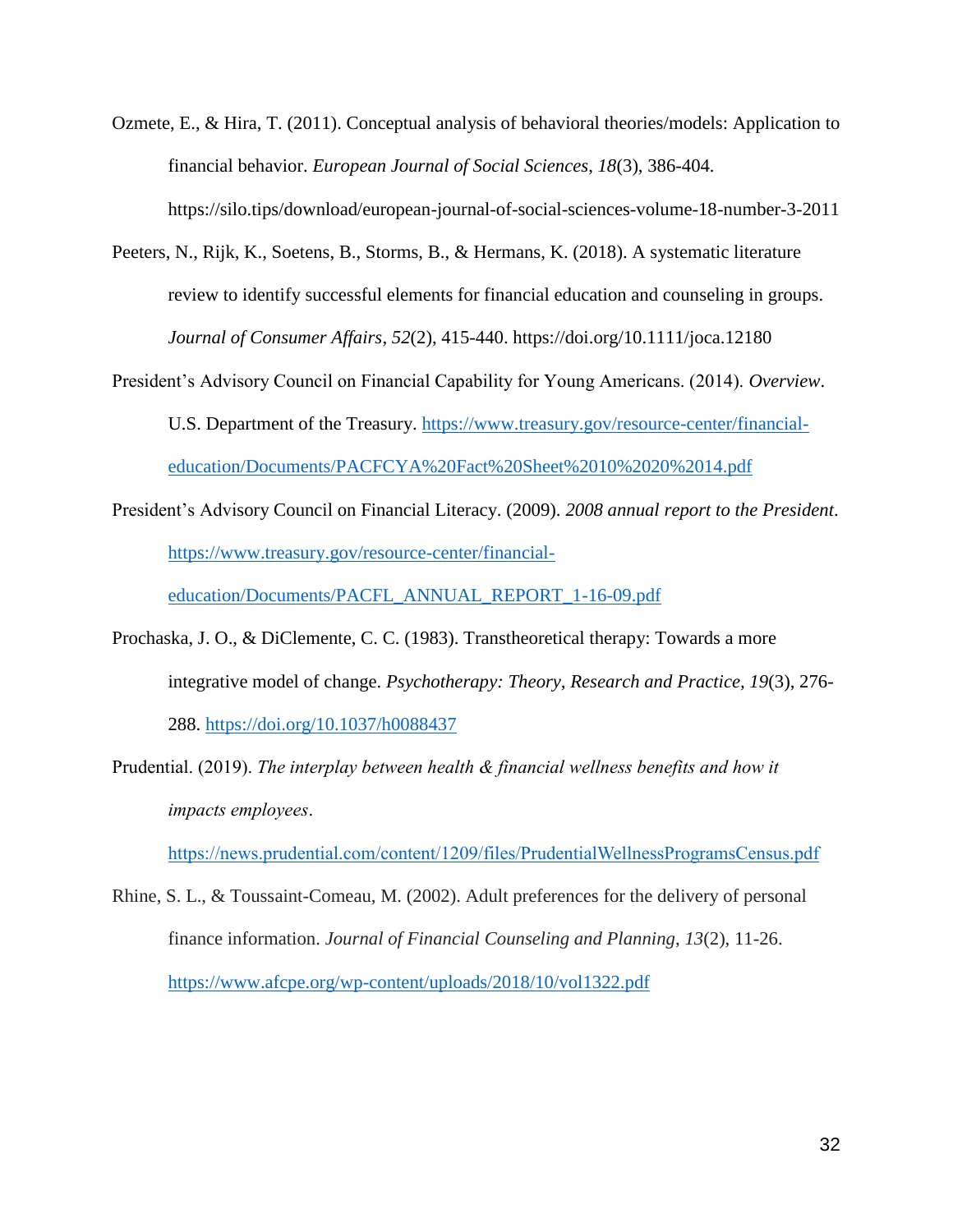- Santos, J. M. S. (2021). The economic and social value of financial literacy. In M. Khosrow-Pour (Ed.), *Research anthology on personal finance and improving financial literacy* (pp. 416- 436). IGI Global.<https://doi.org/10.4018/978-1-7998-8049-3>
- Sarofim, S., Minton, E., Hunting, A., Bartholomew, D. E., Zehra, S., Montford, W., Cabano, F., & Paul, P. (2020). Religion's influence on the financial well‐being of consumers: A conceptual framework and research agenda. *Journal of Consumer Affairs*, *54*(3), 1028- 1061.<https://doi.org/10.1111/joca.12315>
- Savignac, J., & Dunbar, L. (2014). *Guide on the implementation of evidence-based programs: What do we know so far?* Public Safety Canada.

[https://www.publicsafety.gc.ca/cnt/rsrcs/pblctns/gd-mplmnttn-vdnc-prgrms/gd](https://www.publicsafety.gc.ca/cnt/rsrcs/pblctns/gd-mplmnttn-vdnc-prgrms/gd-mplmnttn-vdnc-prgrms-en.pdf)[mplmnttn-vdnc-prgrms-en.pdf](https://www.publicsafety.gc.ca/cnt/rsrcs/pblctns/gd-mplmnttn-vdnc-prgrms/gd-mplmnttn-vdnc-prgrms-en.pdf)

- Sherraden, M. S., & Grinstein-Weiss, M. (2015). Introduction: Creating financial capability in the next generation: An introduction to the Special Issue. *The Journal of Consumer Affairs*, *49*(1), 1-12. http://doi.org/10.1111/joca.12067
- Shim, S., Xiao, J. J., Barber, B. L. & Lyons, A. C. (2009). Pathways to life success: A conceptual model of financial well-being for young adults. *Journal of Applied Developmental Psychology, 30*(6), 708-723. [https://doi.org/10.1016/j.appdev.2009.02.003](https://doi-org.er.lib.k-state.edu/10.1016/j.appdev.2009.02.003)
- Shockey, S. S., & Seiling, S. B. (2004). Moving into action: Application of the transtheoretical model of behavior change to financial education. *Financial Counseling and Planning*, *15*(1), 41-52.

[http://citeseerx.ist.psu.edu/viewdoc/download;jsessionid=8231C66DE8B19BAE6C2F85](http://citeseerx.ist.psu.edu/viewdoc/download;jsessionid=8231C66DE8B19BAE6C2F85AE45C95274?doi=10.1.1.562.4690&rep=rep1&type=pdf) [AE45C95274?doi=10.1.1.562.4690&rep=rep1&type=pdf](http://citeseerx.ist.psu.edu/viewdoc/download;jsessionid=8231C66DE8B19BAE6C2F85AE45C95274?doi=10.1.1.562.4690&rep=rep1&type=pdf)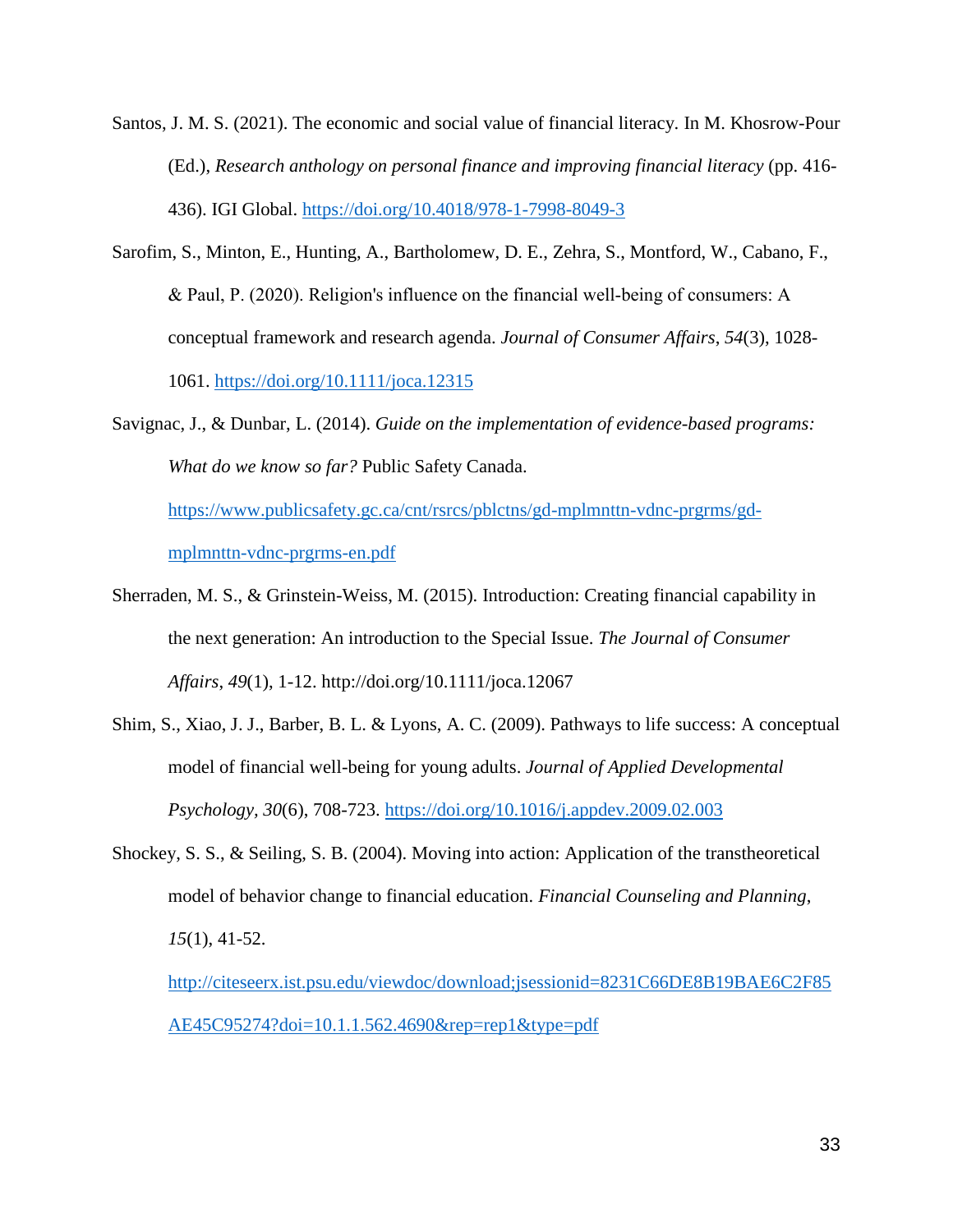- Sousa, M. D. (2013). Just punch my bankruptcy ticket: A qualitative study of mandatory debtor financial education. *Marquette Law Review*, *97*(2), 391-497. [https://scholarship.law.marquette.edu/cgi/viewcontent.cgi?article=5193&context=m](https://scholarship.law.marquette.edu/cgi/viewcontent.cgi?article=5193&context=mulr) [ulr](https://scholarship.law.marquette.edu/cgi/viewcontent.cgi?article=5193&context=mulr)
- Spader, J., Ratcliffe, J., Montoya, J., & Skillern, P. (2009). The bold and the bankable: How the Nuestro Barrio telenovela reaches Latino immigrants with financial education. *Journal of Consumer Affairs*, *43*(1), 56-79. https://doi.org/10.1111/j.1745-6606.2008.01127.x
- Taylor, E. W., Tisdell, E. J., & Forté, K. S. (2012). Teaching financial literacy: A survey of community‐based educators. *International Journal of Consumer Studies*, *36*(5), 531-538. <http://doi.org/10.1111/j.1470-6431.2012.01105.x>
- Tisdell, E. J. (2014). The role of emotions and assumptions in culturally responsive financial education practice in a capitalist economy. *New Directions for Adult and Continuing Education*, *2014*(141), 89-98. https://doi.org/10.1002/ace.20088
- Tisdell, E. J., Taylor, E. W., & Forté, K. S. (2013). Community-based financial literacy education in a cultural context: A study of teacher beliefs and pedagogical practice. *Adult Education Quarterly*, *63*(4), 338-356. https://doi.org/10.1177/0741713613477186
- Tough, A. (1985). Book review [*Andragogy in action: Applying modern principles of adult learning*, by M. S. Knowles and Associates]. *The Journal of Higher Education, 56*(6), 707-709.<https://doi.org/10.1080/00221546.1985.11778742>

U.S. Financial Literacy and Education Commission. (2006). *Taking ownership for the future: The national strategy for financial literacy, 2006*. <https://files.eric.ed.gov/fulltext/ED496720.pdf>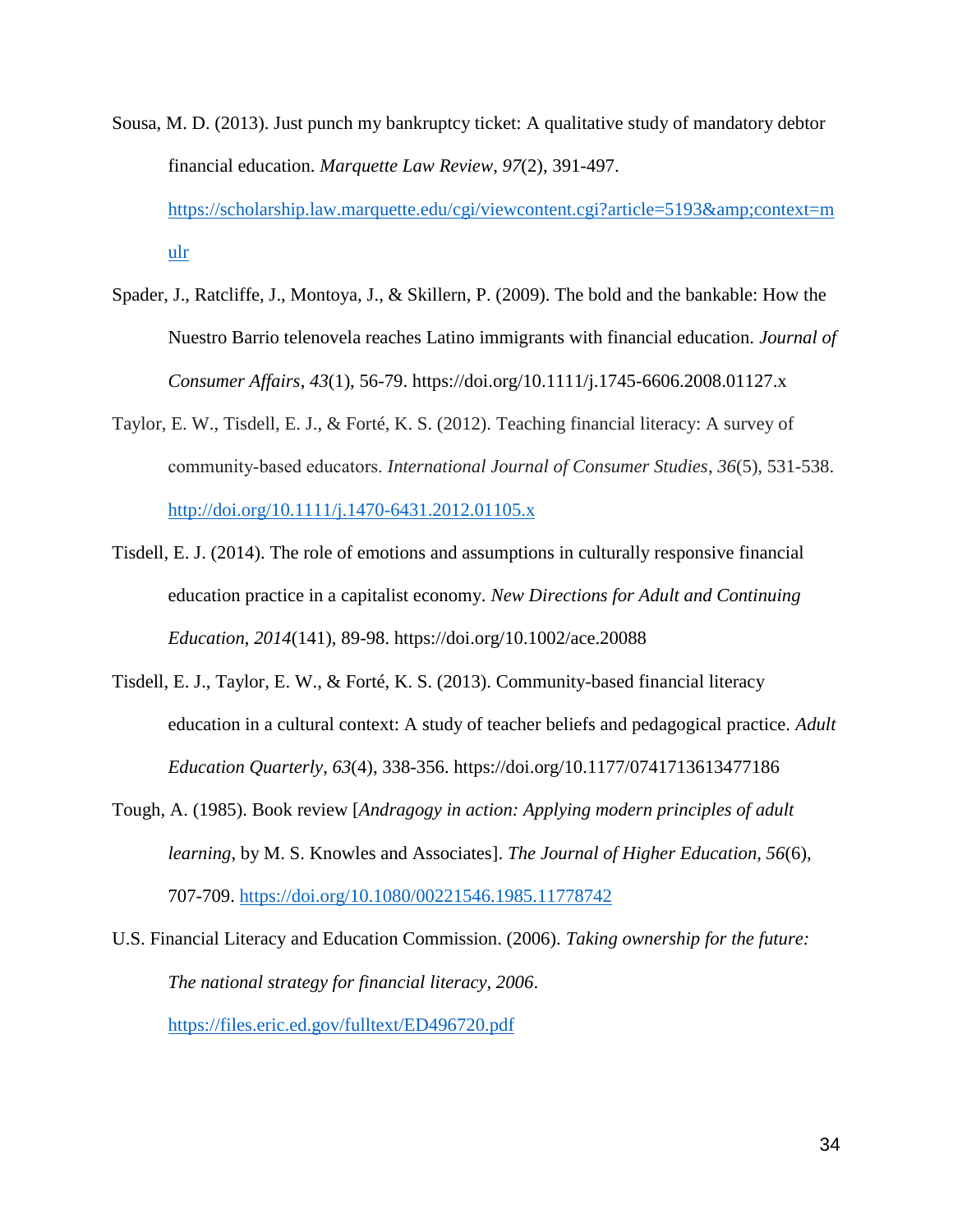- U. S. Financial Literacy and Education Commission. (2011). *Promoting financial success in the United States: National strategy for financial literacy, 2011*. <https://files.eric.ed.gov/fulltext/ED524620.pdf>
- U.S. Financial Literacy and Education Commission. (2020). *U.S. national strategy for financial literacy 2020*. [https://home.treasury.gov/system/files/136/US-National-Strategy-](https://home.treasury.gov/system/files/136/US-National-Strategy-Financial-Literacy-2020.pdf)[Financial-Literacy-2020.pdf](https://home.treasury.gov/system/files/136/US-National-Strategy-Financial-Literacy-2020.pdf)
- United States Government Accountability Office. (2012). *Overlap of programs suggests there may be opportunities for consolidation* (GAO Publication No. 12-588). <https://www.gao.gov/assets/gao-12-588.pdf>
- United States Government Accountability Office. (2015). *Financial literacy: The role of the workplace* (GAO Publication No. 15-639sp). [https://www.gao.gov/assets/gao-15-](https://www.gao.gov/assets/gao-15-639sp.pdf) [639sp.pdf](https://www.gao.gov/assets/gao-15-639sp.pdf)
- VARK Learn Limited. (n.d.). *The VARK modalities - A guide to learning preferences*. [https://vark-learn.com/introduction-to-vark/the-vark-modalities/#google\\_vignette](https://vark-learn.com/introduction-to-vark/the-vark-modalities/#google_vignette)
- Vella, J. K. (2002). *Learning to listen, learning to teach: The power of dialogue in educating adults*. Jossey-Bass.
- Vitt, L. (2009). *Values centered financial education: Understanding cultural influences on learners' financial behaviors*.

<http://www.smartaboutmoney.org/Portals/0/lifevalue/financialeducation.pdf>

Way, W. L. (2014). Contextual influences on financial behavior: A proposed model for adult financial literacy education. *New Directions for Adult and Continuing Education*, *2014*(141), 25-35. http://doi.org/10.1002/ace.20082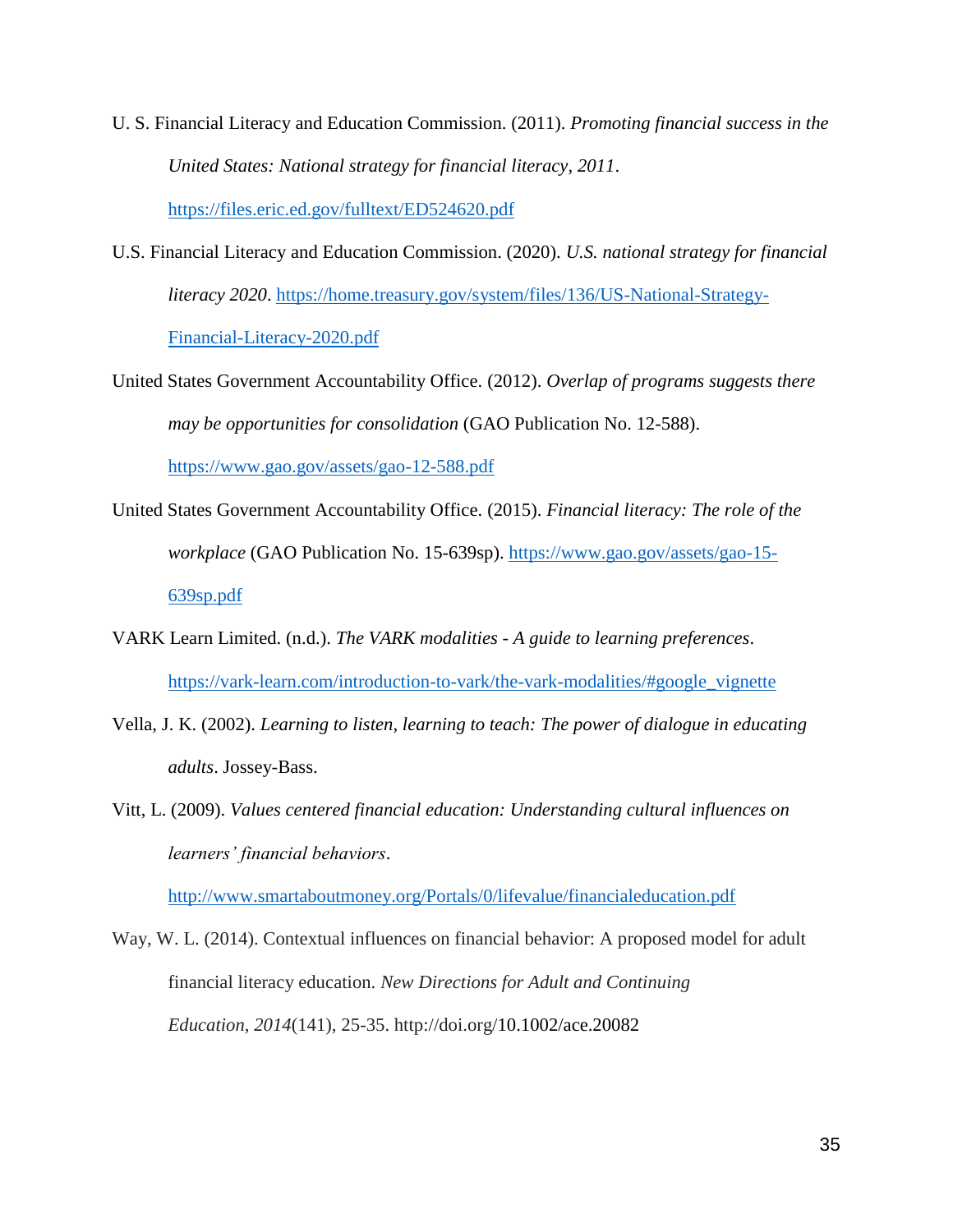- Way, W. L., & Holden, K. C. (2009). Teachers' background and capacity to teach personal finance: Results of a national study. *Journal of Financial Counseling & Planning*, *20*(2), 64-78. https://personal-finance.extension.org/teachers-preparation-for-teaching-personalfinance/
- Way, W. L., & Wong, N. (2010). *Harnessing the power of technology to enhance financial literacy education and personal financial well-being: A review of the literature, proposed model, and action agenda* (Center for Financial Security Research Brief FLRC 10-6). [https://centerforfinancialsecurity.files.wordpress.com/2011/06/2010-harnessing-the](https://centerforfinancialsecurity.files.wordpress.com/2011/06/2010-harnessing-the-power-of-technology-to-enhance-financial-literacy-education-and-personal-financial-well-being.pdf)[power-of-technology-to-enhance-financial-literacy-education-and-personal-financial](https://centerforfinancialsecurity.files.wordpress.com/2011/06/2010-harnessing-the-power-of-technology-to-enhance-financial-literacy-education-and-personal-financial-well-being.pdf)[well-being.pdf](https://centerforfinancialsecurity.files.wordpress.com/2011/06/2010-harnessing-the-power-of-technology-to-enhance-financial-literacy-education-and-personal-financial-well-being.pdf)
- Weinreich, N. K. (2011). *Hands-on social marketing: A step-by-step guide to designing change for good*. SAGE Publications, Inc.

Willis, L. E. (2009). Evidence and ideology in assessing the effectiveness of financial literacy education. *San Diego Law Review*, *46*, 415-458.

https://papers.ssrn.com/sol3/papers.cfm?abstract\_id=1098270#

- Wisconsin Union. (n.d.). *What makes for effective adult learning: A Wisconsin Union mini course instructor resource*. [https://union.wisc.edu/assets/Uploads/Events-](https://union.wisc.edu/assets/Uploads/Events-Activities/Wheelhouse-Studios/MiniCourses-EffectiveLearning.pdf)[Activities/Wheelhouse-Studios/MiniCourses-EffectiveLearning.pdf](https://union.wisc.edu/assets/Uploads/Events-Activities/Wheelhouse-Studios/MiniCourses-EffectiveLearning.pdf)
- Xiao, J. J., Chen, C., & Chen, F. (2014). Consumer financial capability and financial satisfaction. *Social Indicators Research*, *118*(1), 415-432.<https://doi.org/10.1007/s11205-013-0414-8>
- Xiao, J. J., O'Neill, B., Prochaska, J. M., Kerbel, C. M., Brennan, P., & Bristow, B. J. (2004). A consumer education programme based on the transtheoretical model of change.